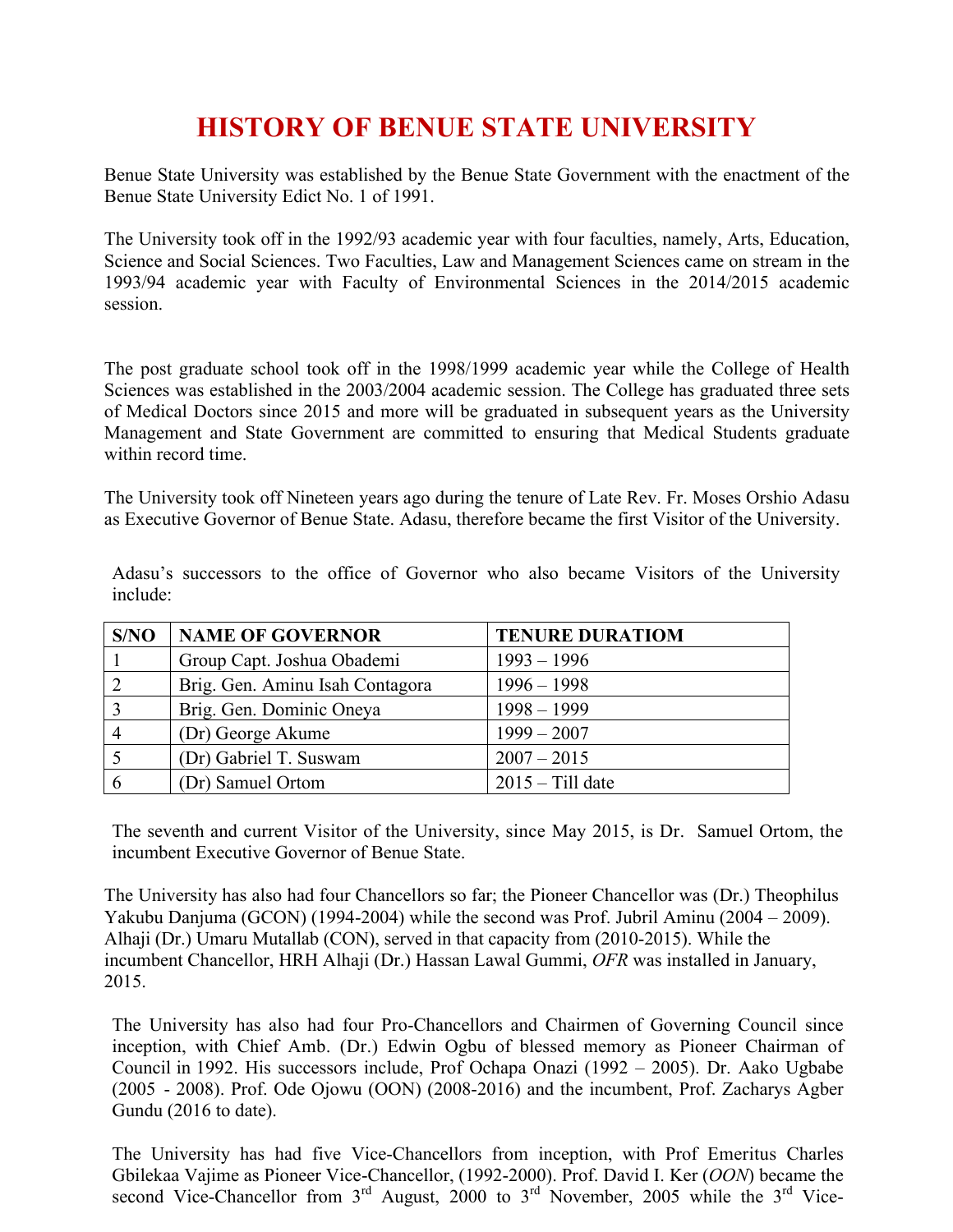Chancellor, Prof Akase P. Sorkaa assumed duty on the  $3<sup>rd</sup>$  November, 2005 to  $3<sup>rd</sup>$  November, 2010. Prof. Charity A. Angya took over on the 3<sup>rd</sup> November, 2010 as the fourth and first female Vice Chancellor, her tenure ended November 2, 2015. Prof. Msugh Moses Kembe assumed office as the fifth Vice-Chancellor on November 3, 2015 to  $3<sup>rd</sup>$  of November, 2020, following which is the incumbent Vice Chancellor, Prof. Tor Joe Iorapuu, who assumed office as the sixth Vice Chancellor on the 3<sup>rd</sup> of November, 2020.

# **CURRENT ADMINISTRATIVE STRUCTURE**

# **THE VISITOR:**

His Excellency, Dr Samuel Ortom – The Executive Governor of Benue State

# **CHANCELLOR:**

HRH Justice (DR) Lawal Hassan Gummi (Rtd), *OFR*, Sarkin Mafara Gummi

### **GOVERNING COUNCIL:**

Professor Zacharys Agber Gundu – Pro Chancellor/Chairman Governing Council.

### **Ex-Officio Members**

| S/N                     | <b>NAME</b>                     | <b>DESIGNATION</b>                                  |  |
|-------------------------|---------------------------------|-----------------------------------------------------|--|
|                         | <b>Ex-Officio</b>               |                                                     |  |
| -1                      | Prof. Zacharys Anger Gundu      | Pro-Chancellor & Chairman of Council                |  |
| $\overline{2}$          | Prof. Tor Joe Iorapuu           | Vice-Chancellor                                     |  |
| 3                       | Prof. Mike Odugbo Odey          | Deputy Vice-Chancellor (Administration)             |  |
| $\overline{\mathbf{4}}$ | Prof. Simon Terver Ubwa         | Deputy Vice-Chancellor (Academic)                   |  |
| 5                       | Prof. Linus Chia Saalu          | Provost, College of Health Sciences                 |  |
| 6                       | Prof. Johnson Ogoda Onah        | <b>External Member</b>                              |  |
| 7                       | Mrs. Sarah Mkeryi Amahson       | <b>External Member</b>                              |  |
| 8                       | Rt. Hon David Idoko             | <b>External Member</b>                              |  |
| 9                       | Chief Sebastine Tar Hon, SAN    | <b>External Member</b>                              |  |
| 10                      | Dr. Cletus Tyokaa               | <b>External Member</b>                              |  |
| 11                      | Chief William Gbaden Jam        | <b>External Member</b>                              |  |
| 12                      | Mrs. Member Angweh              | Permanent Secretary, Ministry of Education          |  |
| 13                      | Mr. Matthew D. Uyina            | Permanent Secretary, Ministry of Finance            |  |
| 14                      | Mr. Mathew Amee                 | Permanent Secretary, Ministry of Health             |  |
| 15                      | Prof. Akaa Imbwaseh             | <b>Representative of Senate</b>                     |  |
| 16                      | Prof. Sylvester Orsaa           | <b>Representative of Senate</b>                     |  |
| 17                      | Prof. Beatrice Onyi Ker         | <b>Representative of Senate</b>                     |  |
| 18                      | Dr. Augustin Ochigbo Ojabo      | <b>Representative of Senate</b>                     |  |
| 19                      | Prof. Stephen Gbaoron Yiase     | Representative of Congregation                      |  |
| 20                      | Dr. Scholastica Ngunengen Banka | Representative of Congregation                      |  |
| 21                      | Mr. Lawrence Vihimga            | Representative of BSU Alumni                        |  |
| 22                      | Dr. Mrs Mfaga Modom MINIM       | Member/Secretary to Council                         |  |
|                         |                                 | <b>IN ATTENDANCE</b>                                |  |
| 23                      | MDM Shiva Rae M'Ovul-Kondoun    | Ag. Bursar                                          |  |
| 24                      | Dr. Umbur Demekaa               | Ag. University Librarian                            |  |
| 25                      | Faustina Dooshima Nyiwo         | Deputy Registrar (Office of the Registrar)          |  |
| 26                      | Barr. Kaseamo Andrew Adejir     | Principal Asst. Registrar (Office of the Registrar) |  |
| 27                      | Mr. Lawrence Semaka             | Office of the Registrar                             |  |
| 28                      | Mr. Benjamin Tersur Buter       | Office of the Registrar                             |  |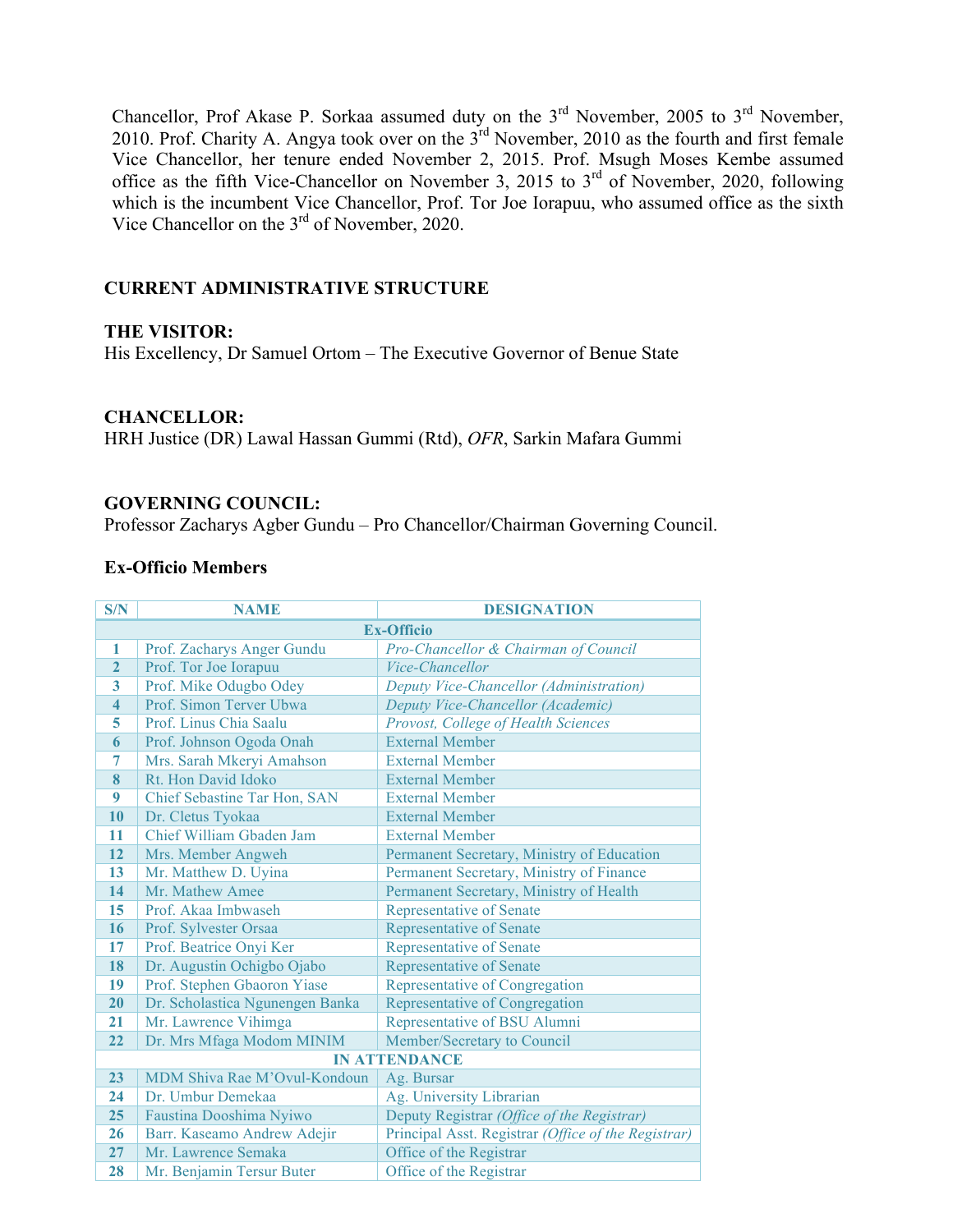# **THE UNIVERSITY SENATE**

The formulation of Academic policies including the organization and control of all academic activities of the University is the responsibility of the University Senate. The Senate is advised on academic matters by the Faculty Boards and consists of the Vice–Chancellor as Chairman, Deputy Vice-Chancellors, Deans and Directors, all Professors, Heads of Department, the Librarian and two elected representatives from each Faculty. The Registrar is the Secretary of the Senate. The University Bursar is usually in attendance.

Senate Performs the following other functions among others:

- 1. The establishment, organization and control of Faculties and other Departments responsible for different branches of learning.
- 2. The organization and control of programmes of study at the University and the examinations held based on these programmes.
- 3. The award of degrees and such other qualifications as may be prescribed in connection with examination held.
- 4. Making recommendations to the Council with respect to the award of any person, any honorary degree or the title of professor emeritus.
- 5. The selection of persons for admission as students of the University.
- 6. The supervision of the welfare of students at the University and the regulation of their conduct.
- 7. The grant of fellowship, scholarship, prizes and similar awards in so far as they within the control of the University.
- 8. The determination of what description of dress shall be academic dress for the purpose of the University and the regulation of their use.

The work of the Senate is carried out through an intricate network of committee's including Academic Planning, Research and Publications Committee, Curriculum Sub – Committee, Admissions Committee etc.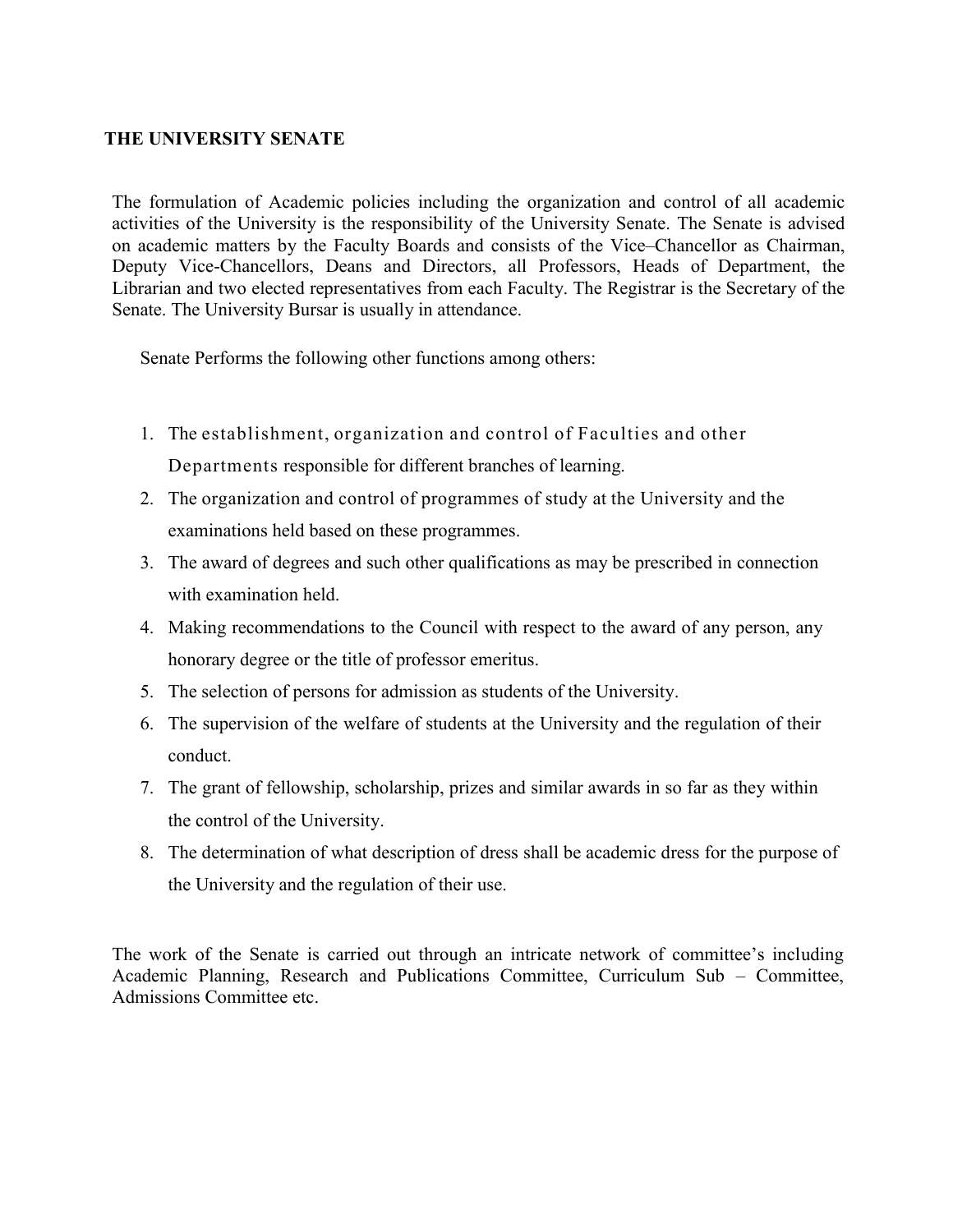### **GROWTH AND EXPANSION/ACHIEVEMENTS**

From a modest beginning with four faculties, the University currently has nine faculties namely; Arts, Education, Environmental Sciences, Law, Management Sciences, Sciences and Social Sciences. The others are Clinical Sciences and Basic and Allied Medical Sciences. The last two are housed in the University's College of Health Sciences.

# **CURRENT COMPOSITION OF MANAGEMENT**

The Management of Benue State University, Makurdi consists of seven Principal Officers: The Vice Chancellor, Prof. Tor Joe Iorapuu, Deputy Vice Chancellor (Administration), and the Deputy Vice Chancellor (Academics), Prof. Edward Agbo Omudu. Others include, the Provost of the College of Health Sciences, Prof. Linus Chia Saalu, the Registrar and Secretary to Council, Dr. Mrs. Mfaga Modom, the Bursar, Mr. Agbo Orinya Onazi, ACA and the Ag. University Librarian, Dr. Umbur Demekaa.

# **CHRISTIAN CENTRES**

- 1. Good Shephard's Catholic Chaplaincy
- 2. The Goodnews Chapel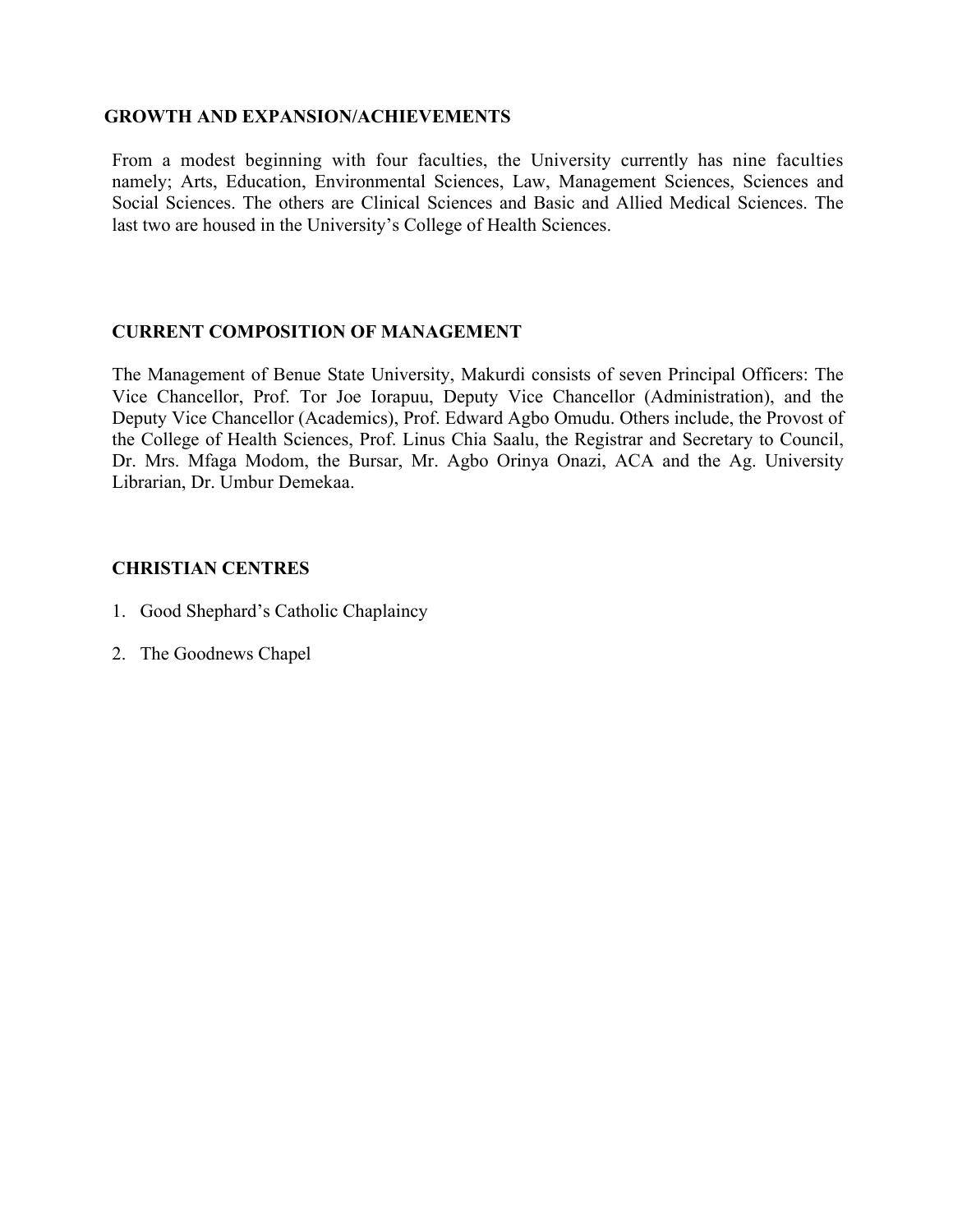# **GROWTH AND EXPANSION/ACHIEVEMENTS**

The quality of expansion of the University, both in terms of students and staff population as well as infrastructure earned the University major recognition and acknowledgement; in the 1997/98 Academic session, one of the graduates emerged the overall best student in the Bar examination of the Nigeria Law School.

Since its inception, BSU has established itself in the annals of Nigeria's educational history as a highly respected centre of academic excellence, having won major academic laurels in different fields over the years including a World Bank Centre of Excellence which was won through competitive bidding of Research proposals submitted by fifty Universities.

The University was adjudged as the best state owned University in the 2003/2004 academic year by the National Universities Commission (NUC) during which period the then Vice-Chancellor, Prof. David Ker was also acclaimed the best performing Vice-Chancellor of State-owned Universities also by the NUC. BSU also won, in 2006, the best Governing Council of Stateowned Universities by the NUC.

A 2007 graduate of Law of the University who passed out with a 1st class degree also passed out with a 1st class in the Bar examination of the Nigerian Law School, he being among the only two who performed the academic feat that year in the entire Country (Nigeria).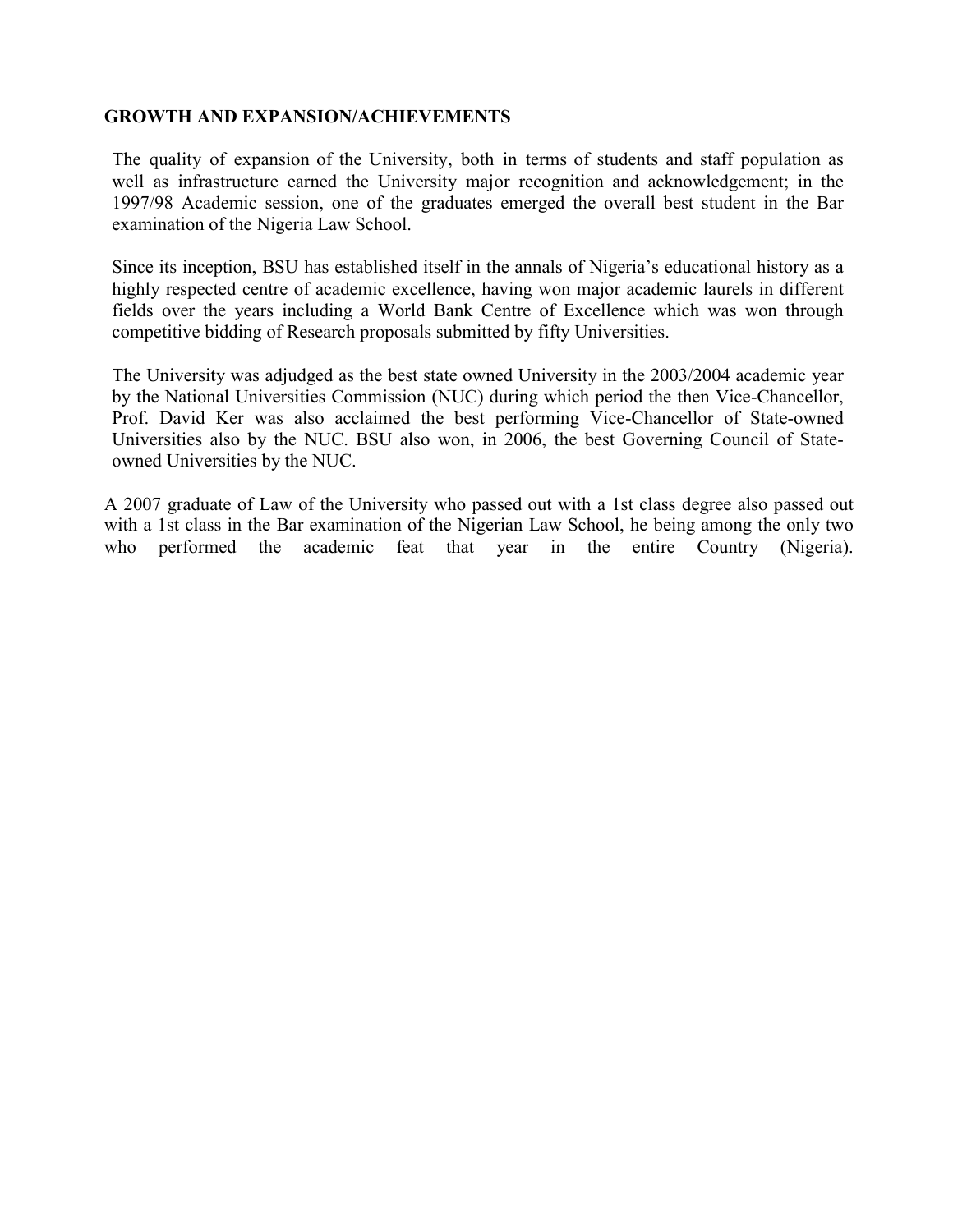In August 2010, a 200-level Law undergraduate of the University Mr. Victor Ochogwu, participated in World Annual International Human Rights Summit debate organized in Geneva, Switzerland by the United Nations and was adjudged the United Nations best spokesman.

A Ph. D thesis in History by Patrick Ukase was adjudged by the NUC as the best in the Faculties of Arts of all Nigerian Universities by the NUC in the year 2009.

Dr. Daniel Momngu Tiough, Lecturer, Department Vocational and Technical Education, won the Professor Fafunwa outstanding Ph.D Thesis Award in Nigeria 2015.

In March 2011, students of the University participated in an intellectual quiz competition, Rock and Rule organized by Glo Nigeria. The North Central zonal stage of the competition took place at IBB Square Makurdi Benue State. Participants from the University took first, second and third position respectively in both male and female categories.

In July 2011, selected students of the University came first in the Student in Free Enterprise

(SIFE) competition and were tipped to represent Nigeria in Malaysia in Octoberof the same year.

Again Victor Ochogwu, a 300 level Law student in July 2011 participated in the African preliminary stage of the YOUTH FOR HUMAN RIGHTS DEBATE which held in Ghana. He emerged second best participant and was nominated as one of the four African delegates for the 2011 Human Rights Summit at the UN later in the same year.

# **LEARNING AND RESEARCH FACILITIES**

The University has also put in place the following facilities to improve learning and research:

**(a) Media Centre:** Fully furnished Media Centre and Department of Mass Communication with state of the art Radio, TV, Photographic, PR/Advert studio equipment have been put in place.

**(b) ICT/Library Facilities:** The University has expanded its IT facilities and library requirements, built many office blocks, lecture rooms – which helped in securing NUC full accreditation of programmes.

**(c) ICT Directorate:** The University has put in place a Directorate of ICT to improve internet accessibility, online and web presence, digitalization of major University operations, e-Conferencing and e-Learning. It has put in place a fully functional wireless internet network with the Base Station at the Directorate of ICT Building and four digital Centres located in the Department of Maths/Computer Science, School of Postgraduate Studies, College of Health Science and the Eastern Campus.

**(d) Internet Library Project:** The University has installed digital access and infrastructure with a network of computers, a server, VSAT equipment and high speed internet connectivity, which enhances easy access/subscription to electronic resources, e-journals and e-books. The facility is situated in the Postgraduate School of the University, obtained in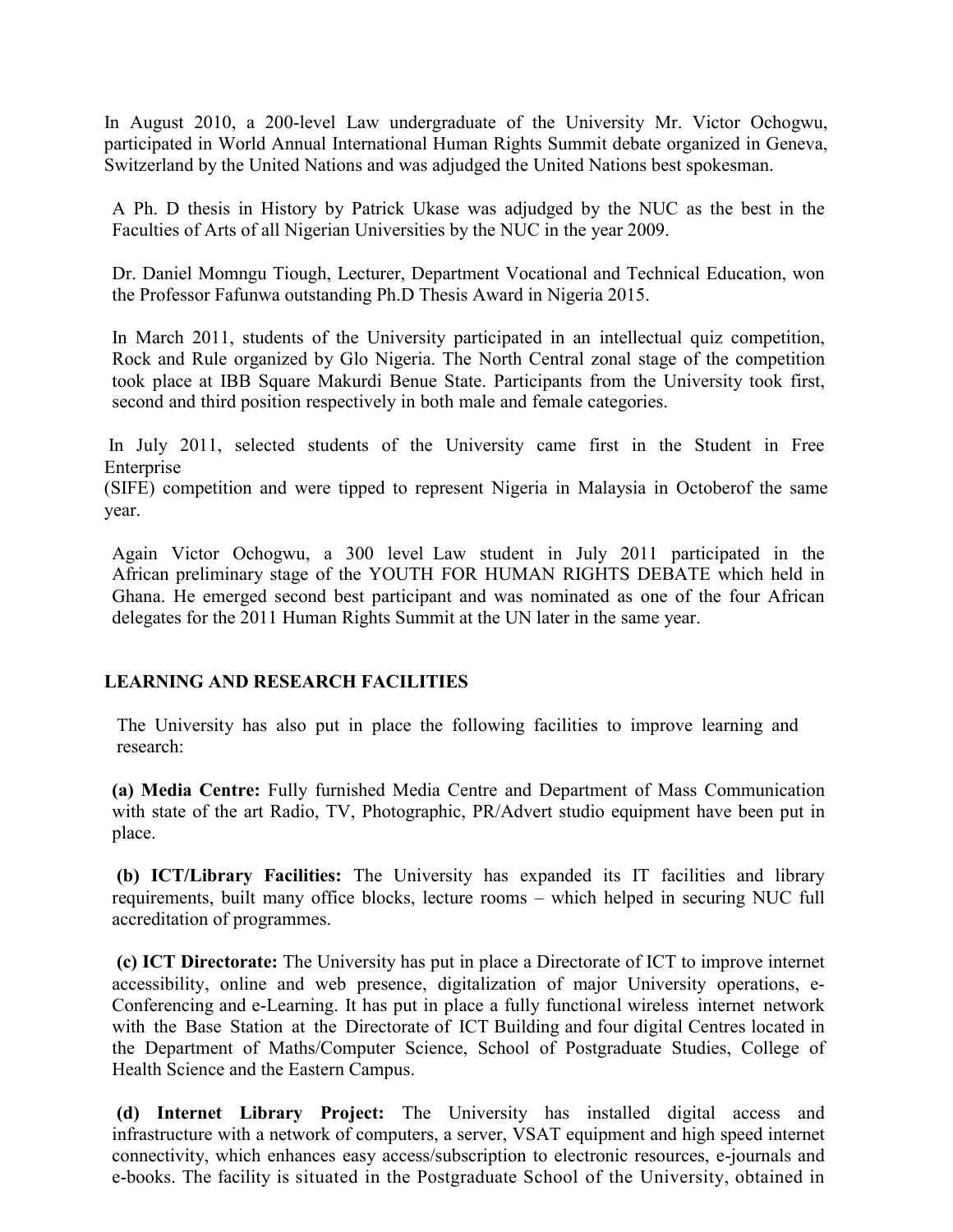partnership with Open Society Initiative for West Africa (OSIWA) who trained BSU Library staff on networking.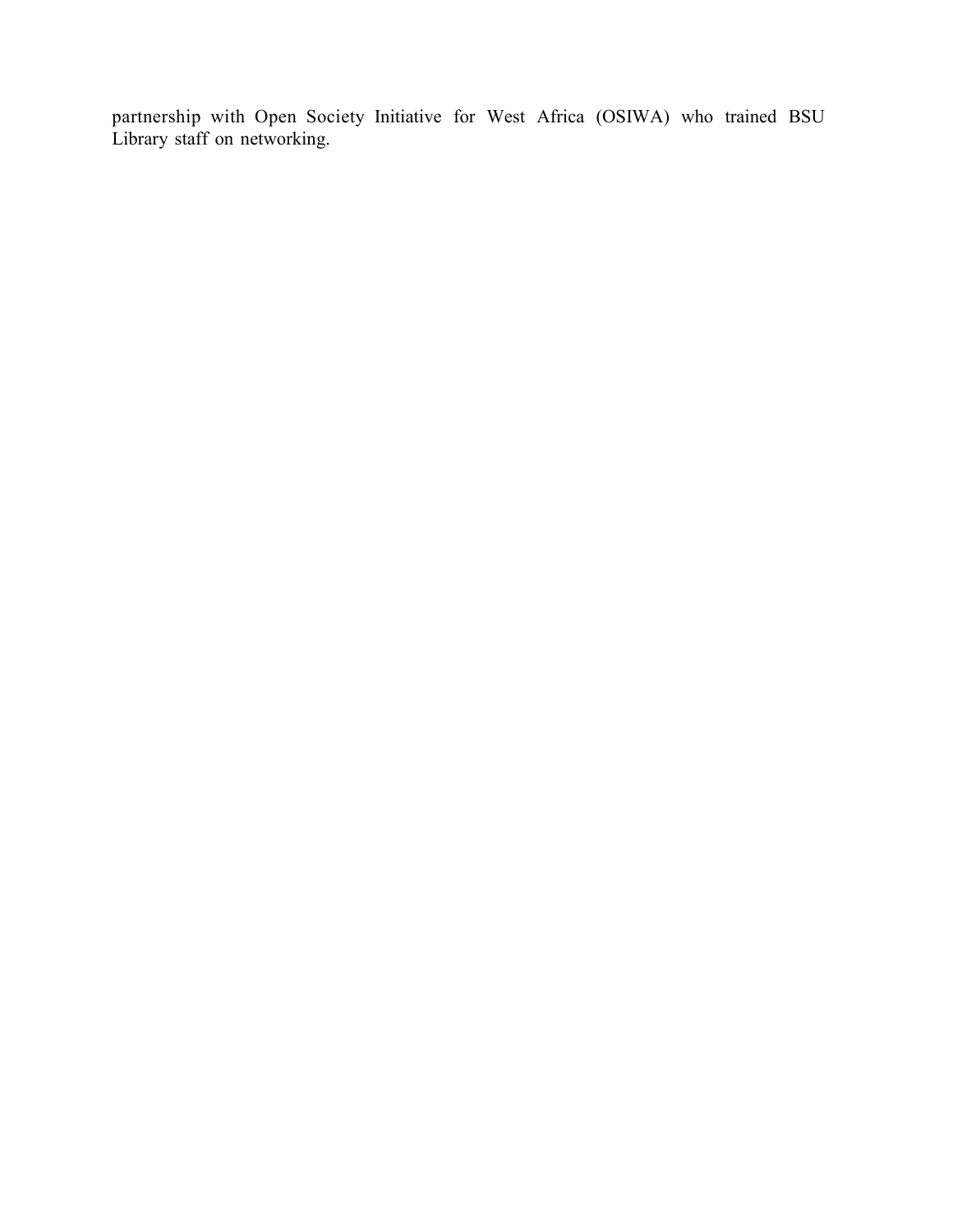# **ACADEMIC PROGRAMMES**

As earlier stated, the University has nine faculties including a College of Health Sciences under which it runs diverse degree programmes. It also has a Postgraduate School as well as a centre for Continuing Education, CCE, which offers Sub-degree programmes. It also offers intensive one-year preliminary Science and French programmes. The undergraduate programmes include:

| <b>FACULTY OF ARTS</b>  |                                             |
|-------------------------|---------------------------------------------|
|                         | B.A. English                                |
| $\mathbf 2$             | <b>B.A.</b> French                          |
| 3                       | <b>B.A.</b> Linguistics                     |
| $\overline{\mathbf{4}}$ | <b>B.A. History</b>                         |
| 5                       | <b>B.A. Religion Studies</b>                |
| 6                       | <b>B.A. Philosophy</b>                      |
| 7                       | <b>B.A Religious &amp; Cultural Studies</b> |
| Q                       | <b>B.A Theatre Arts</b>                     |

| <b>FACULTY OF EDUCATION</b> |                                                        |
|-----------------------------|--------------------------------------------------------|
| 1                           | B. Ed Pre-Primary/Primary Education                    |
| $\mathfrak{D}$              | B.Sc.(Ed) Biology                                      |
| 3                           | B.Sc.(Ed) Chemistry                                    |
| $\overline{\mathbf{4}}$     | <b>B.Sc.(Ed) Physics</b>                               |
| 5                           | <b>B.Sc.</b> (Ed) Mathematics                          |
| 6                           | B.Sc. (Ed) Human Kinetics & Health Education           |
| 7                           | <b>B.Ed. Guidance and Counseling</b>                   |
| 8                           | B.Ed. Pre-Primary & Primary Education (Mathematics)    |
| 9                           | B.Ed. Pre-Primary & Primary Education (Science)        |
| 10                          | B.Ed. Pre-Primary & Primary Education (Social Studies) |
| 11                          | B.Ed. Pre-Primary & Primary Education (English)        |
| 12                          | <b>B.Ed. Educational Management</b>                    |
| 13                          | <b>B.Ed. Integrated Science</b>                        |
| 14                          | <b>B.Sc.</b> (Ed) Business Education                   |
| 15                          | <b>B.Sc.</b> (Ed) Home Economics                       |
| 16                          | <b>B.Sc.</b> (Ed) Computer Science                     |
| 17                          | B.Sc.(Ed) Library and Information Science              |
| 18                          | B.Sc.(Ed) English                                      |
| 19                          | <b>B.Sc.(Ed) Technology Education</b>                  |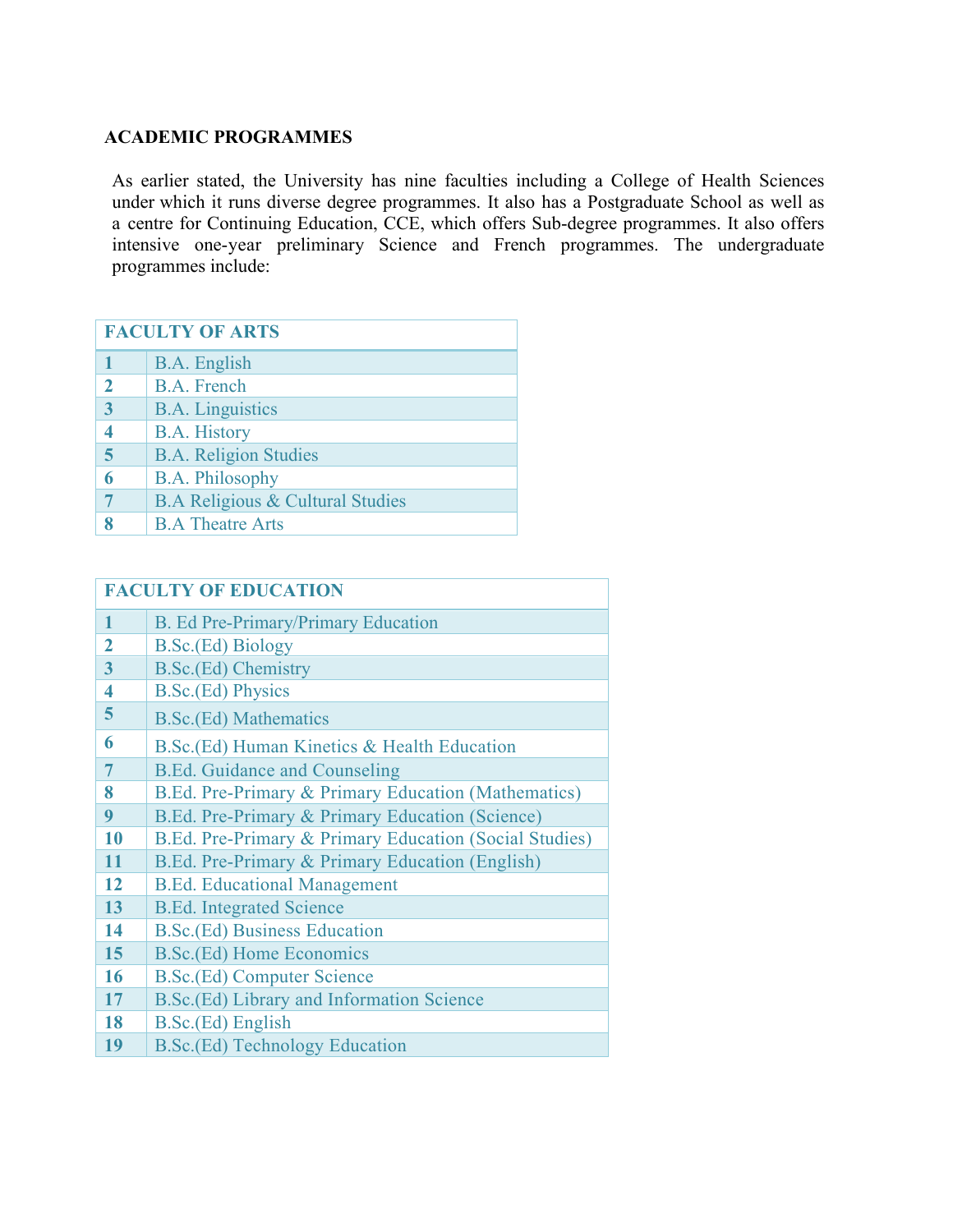# **FACULTY OF EDUCATION**

- B.SC. Library and Information Science
- B.SC.(Ed) Physical and Health Education
- B.SC.(Ed) Technology
- B.A(Ed) English
- B.Ed. Integrated Science

# **FACULTY OF LAW**

| Bachelor of Laws (LLB) |
|------------------------|
|                        |
|                        |
|                        |
|                        |

| <b>FACULTY OF MANAGEMENT SCIENCE</b> |                                  |
|--------------------------------------|----------------------------------|
|                                      | <b>B.SC.</b> Accounting          |
|                                      | <b>B.SC.</b> Business Management |
|                                      |                                  |
|                                      |                                  |
|                                      |                                  |

| <b>FACULTY OF SCIENCE</b> |                               |
|---------------------------|-------------------------------|
|                           | <b>B.SC.</b> Biology          |
|                           | B. SC. Chemistry              |
|                           | <b>B.SC.</b> Mathematics      |
|                           | <b>B.SC. Computer Science</b> |
|                           | <b>B.SC. Physics</b>          |

| <b>FACULTY OF SOCIAL SCIENCE</b> |                                |
|----------------------------------|--------------------------------|
|                                  | <b>B.SC.</b> Economics         |
|                                  | <b>B.SC Mass Communication</b> |
|                                  | <b>B.SC Political Science</b>  |
|                                  | <b>B.SC.</b> Psychology        |
|                                  | <b>B.SC.</b> Sociology         |
|                                  | <b>B.SC.</b> Geography         |

# **POSTGRADUATE PROGRAMMES**

| <b>1.1 FACULTY OF ARTS</b> |                                                |
|----------------------------|------------------------------------------------|
| 1a.                        | <b>Department of Languages and Linguistics</b> |
|                            | M.A. Linguistics                               |
|                            | M.A. French                                    |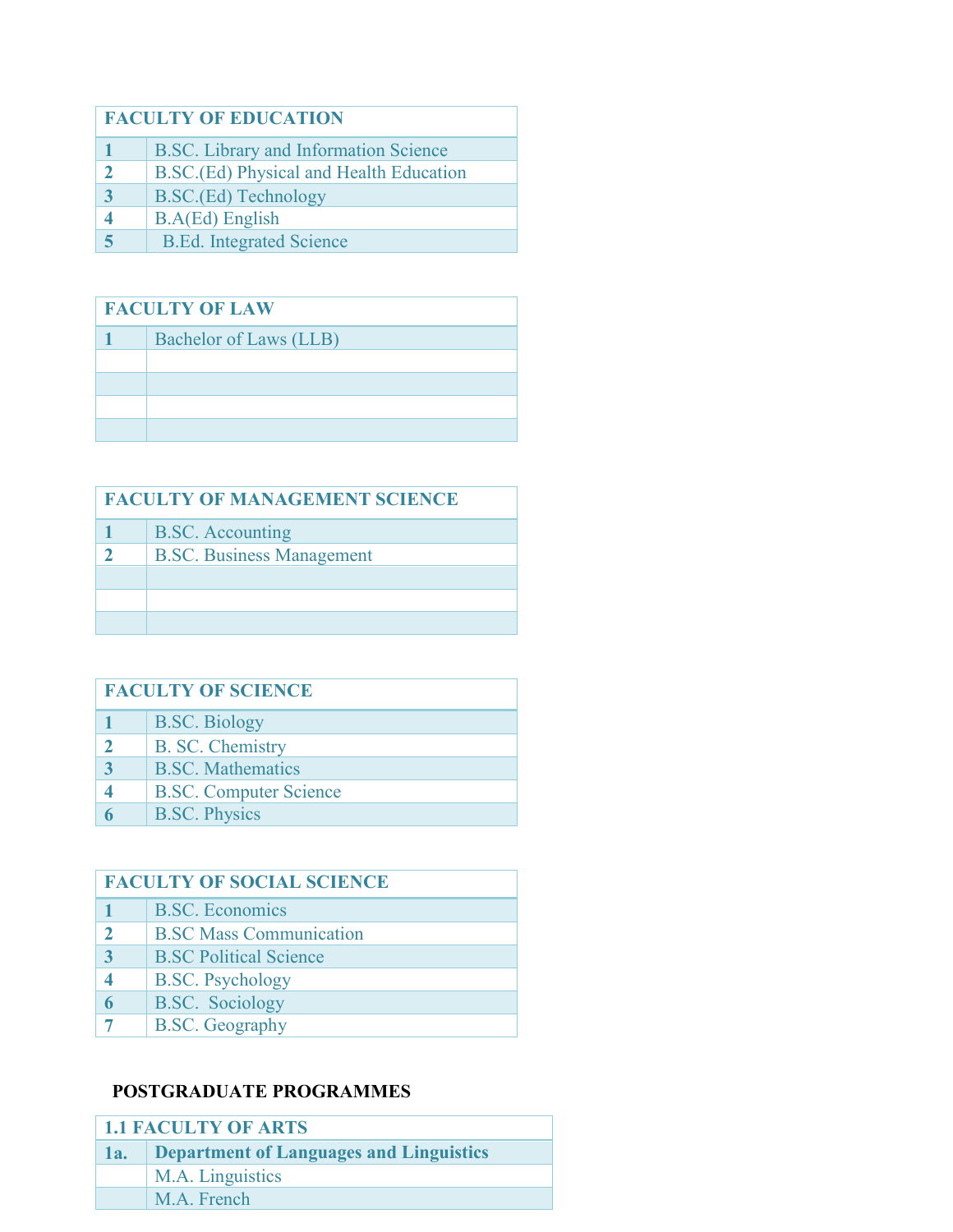|        | Ph.D. French                                       |
|--------|----------------------------------------------------|
| $1b$ . | <b>Department of English</b>                       |
|        | M.A. Literature in English                         |
|        | Ph.D. Literature in English                        |
| 1c.    | <b>Department of History</b>                       |
|        | M.A. History                                       |
|        | <b>Ph.D History</b>                                |
| 1d.    | <b>Department of Theatre Arts</b>                  |
|        | M.A. Theatre Arts                                  |
|        | Ph.D. Theatre arts                                 |
| 1d.    | <b>Department of Religion and Philosophy</b>       |
|        | M.A. Religious Studies (African Christian Studies) |
|        | Ph.D. Religious Studies                            |

|        | <b>2. FACULTY OF EDUCATION</b>               |  |  |
|--------|----------------------------------------------|--|--|
| 1a.    | <b>Department of Curriculum and Teaching</b> |  |  |
|        | M.Ed Curriculum and Instruction              |  |  |
|        | <b>M.Ed Language Education</b>               |  |  |
|        | <b>M.Ed Mathematics Education</b>            |  |  |
|        | <b>M.Ed Science Education</b>                |  |  |
|        | <b>M.Ed Social Studies Education</b>         |  |  |
|        | Ph.D. Curriculum and Instruction             |  |  |
|        | Ph.D. Language Education                     |  |  |
|        | <b>Ph.D Mathematic Education</b>             |  |  |
|        | <b>Ph.D Science Education</b>                |  |  |
|        | <b>Ph.D Social Science Education</b>         |  |  |
| $1b$ . | <b>Department of Educational Foundations</b> |  |  |
|        | <b>M.Ed Management</b>                       |  |  |
|        | M.Ed Guidance and Counseling Ph.D.           |  |  |
|        | <b>Guidance and Counseling Postgraduate</b>  |  |  |
|        | Diploma in Education (PGDE)                  |  |  |
|        | M.Sc (Ed) Health Education                   |  |  |
|        | M.Sc (Ed) Sports Management                  |  |  |
|        | M.Sc (Ed) Exercise and Sports Science        |  |  |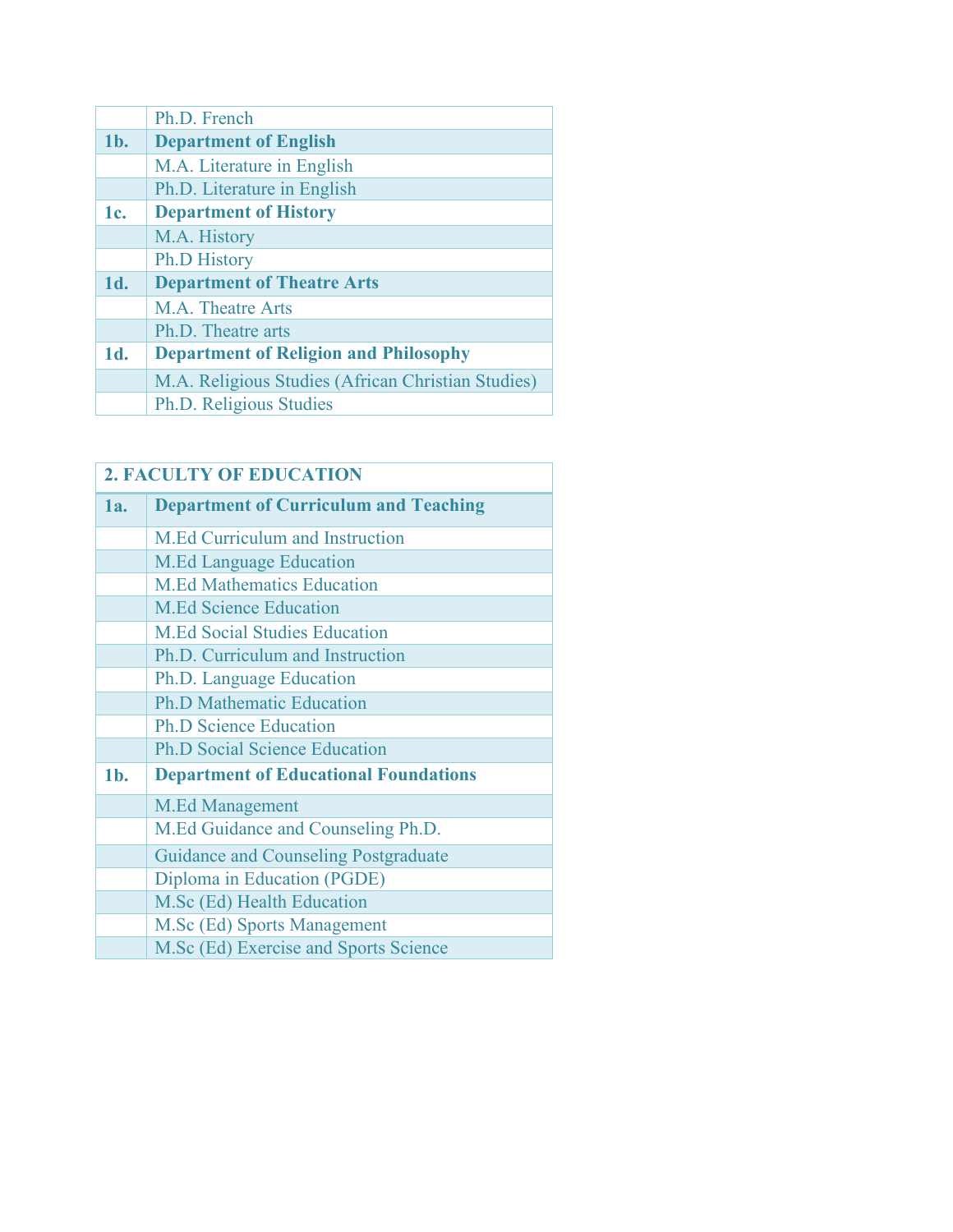| <b>3. FACULTY OF LAW</b> |          |
|--------------------------|----------|
|                          | LL.M     |
|                          | Ph.D Law |

| <b>4. FACULTY OF MANAGEMENT SCIENCES</b> |                                           |  |  |
|------------------------------------------|-------------------------------------------|--|--|
| 1a.                                      | <b>Department of Accounting</b>           |  |  |
|                                          | M.Sc Accounting and Finance               |  |  |
|                                          | <b>Ph.D Accounting and Finance</b>        |  |  |
| $1b$ .                                   | <b>Department of Business Management</b>  |  |  |
|                                          | Postgraduate Diploma in Management (PGDM) |  |  |

| <b>5. FACULTY OF SOCIAL SCIENCES</b> |                                                    |  |  |  |  |
|--------------------------------------|----------------------------------------------------|--|--|--|--|
| 1a.                                  | <b>Department of Economics</b>                     |  |  |  |  |
|                                      | <b>M.Sc Economics</b>                              |  |  |  |  |
|                                      | Ph.D. Economics                                    |  |  |  |  |
| $1b$ .                               | <b>Department of Political Science</b>             |  |  |  |  |
|                                      | Masters in Public Administration (MPA)             |  |  |  |  |
|                                      | <b>M.Sc Public Administration</b>                  |  |  |  |  |
|                                      | M.Sc International Relations and Strategic Studies |  |  |  |  |
|                                      | M.A. International Relations and Strategic Studies |  |  |  |  |
|                                      | <b>M.Sc Political Science</b>                      |  |  |  |  |
|                                      | <b>Ph.D. Political Science</b>                     |  |  |  |  |
| 1c.                                  | <b>Department of Psychology</b>                    |  |  |  |  |
|                                      | <b>M.Sc Clinical Psychology</b>                    |  |  |  |  |
|                                      | M.Sc Industrial/Organizational Psychology          |  |  |  |  |
|                                      | Masters of Health Management (MHM)                 |  |  |  |  |
|                                      | Ph.D. Psychology                                   |  |  |  |  |
| 1d.                                  | <b>Department of Mass Communication</b>            |  |  |  |  |
|                                      | Postgraduate Diploma in Mass Communication         |  |  |  |  |
|                                      | <b>M.Sc Mass Communication</b>                     |  |  |  |  |
|                                      | <b>M.Sc Mass Communication</b>                     |  |  |  |  |
| 1e.                                  | <b>Department of Sociology</b>                     |  |  |  |  |
|                                      | <b>M.Sc Sociology</b>                              |  |  |  |  |
|                                      | Ph.D. Sociology                                    |  |  |  |  |
|                                      | <b>M.Sc Gender Studies</b>                         |  |  |  |  |
| 1f.                                  | <b>Department of Geography</b>                     |  |  |  |  |
|                                      | M.Sc Geography                                     |  |  |  |  |
|                                      | <b>M.Sc Development Studies</b>                    |  |  |  |  |
|                                      | Master of Urban and Regional Planning (MURP)       |  |  |  |  |
|                                      | Ph.D. in Urban and Regional Planning               |  |  |  |  |
|                                      | Ph.D Geography                                     |  |  |  |  |
|                                      |                                                    |  |  |  |  |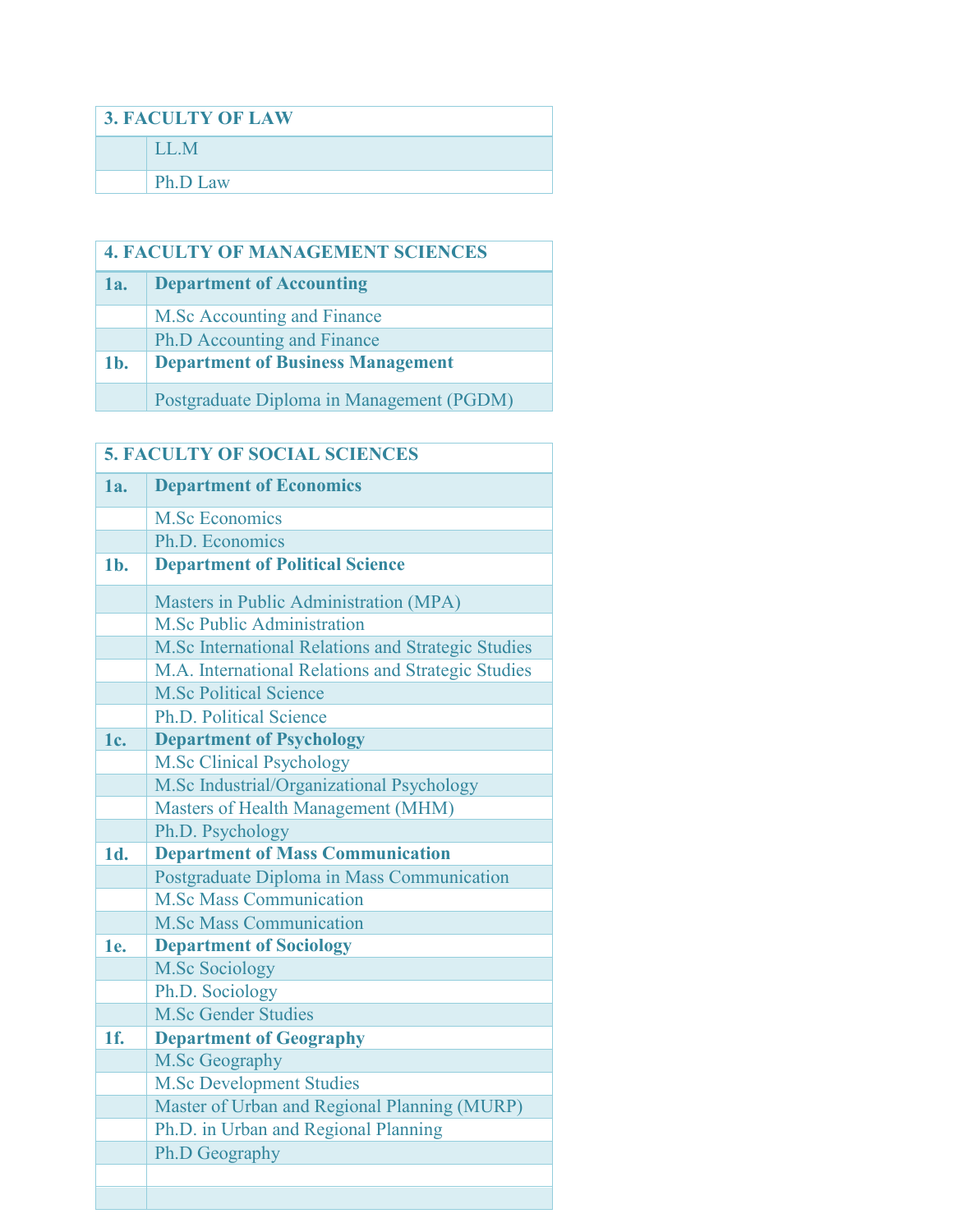| <b>6. FACULTY OF SCIENCE</b> |                                               |  |  |  |
|------------------------------|-----------------------------------------------|--|--|--|
| 1a.                          | <b>Department of Biology</b>                  |  |  |  |
|                              | M.Sc Pure and Applied Parasitology            |  |  |  |
|                              | M.Sc Pure and Applied Entomology              |  |  |  |
|                              | M.Sc Hydrobiology and Fisheries               |  |  |  |
|                              | <b>M.Sc Plant Pathology</b>                   |  |  |  |
|                              | M.Sc Cytogenetic and Plant Breeding           |  |  |  |
|                              | M.Sc Systematic and Taxonomy                  |  |  |  |
|                              | Ph.D. Pure and Applied Parasitology           |  |  |  |
|                              | Ph.D. Pure and Applied Entomology             |  |  |  |
|                              | Ph.D. Hydrobiology and Fisheries              |  |  |  |
|                              | Ph.D. Plant Pathology                         |  |  |  |
|                              | Ph.D. Cytogenetic and Plant Breeding          |  |  |  |
|                              | Ph.D. Systematic and Taxonomy                 |  |  |  |
| 1 <sub>b</sub>               | <b>Department of Chemistry</b>                |  |  |  |
|                              | <b>M.Sc Inorganic Chemistry</b>               |  |  |  |
|                              | <b>M.Sc Analytical Chemistry</b>              |  |  |  |
| 1c.                          | <b>Department of Physics</b>                  |  |  |  |
|                              | <b>M.Sc Radiation and Medical Physics</b>     |  |  |  |
|                              | <b>M.Sc Theoretical Physics</b>               |  |  |  |
|                              | Ph.D. Physics (Radiation and Medical Physics) |  |  |  |
|                              | Ph.D. Physics (Theoretical Physics)           |  |  |  |
|                              |                                               |  |  |  |

# **SUB-DEGREE PROGRAMMES**

The University has a Centre for Continuing Education which offers sub-degree courses leading to the award of Diploma certificates as detailed below:

# 1. **A.**

i. Advanced Diploma in Health Management (ADHM)

- 1. ii. Advanced Diploma in Personnel Management (ADPM)
- 2. iii. Diploma in Adult and Community Education (DACE)
- 3. iv. Diploma in Accounting (DAC)
- 4. v. Diploma in Banking and Finance (DBF)
- 5. vi. Diploma in Business Management (DBM)
- 6. vii. Diploma in Computer Science (DCS)
- 7. viii. Diploma in Estate and Environmental Management (DEEM)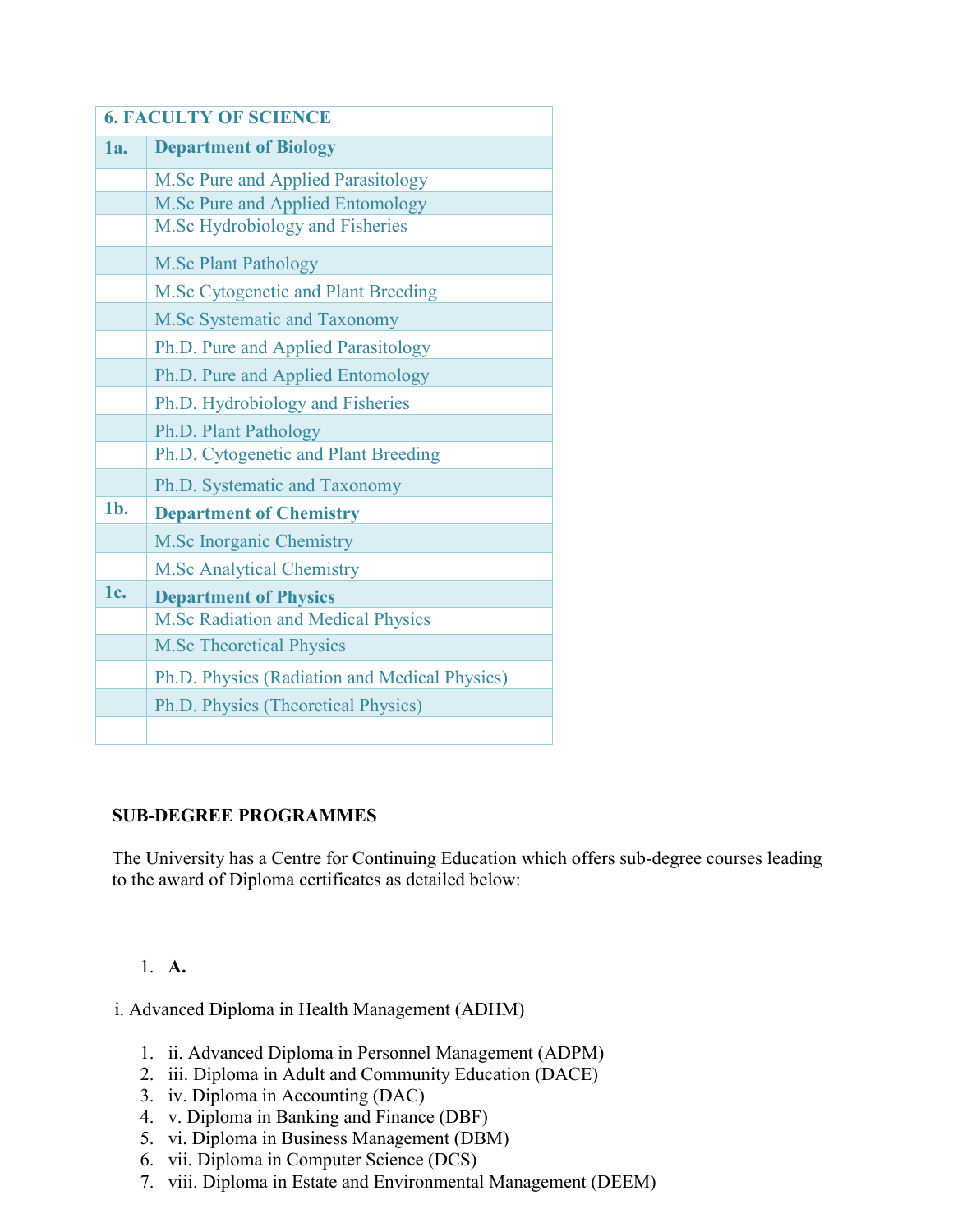- 8. ix. Diploma in Law (DIL)
- 9. x. Diploma in Industrial and Labour Relations (DILR)
- 10. xi. Diploma in Marketing (DIM)
- 11. xii. Diploma in Personnel Management (DPM)
- 12. xiii. Diploma in Library Science (DLS)
- 13. xiv. Diploma in Mass Communication (DMC)
- 14. xv. Diploma in Nigerian Cultural Studies (DNCS)
- 15. xvi. Diploma in Public Finance and Policy (DPF)
- 16. xvii. Diploma in Purchasing and Supply (DPS)
- 17. xviii. Diploma in Social works and Development (DSWD)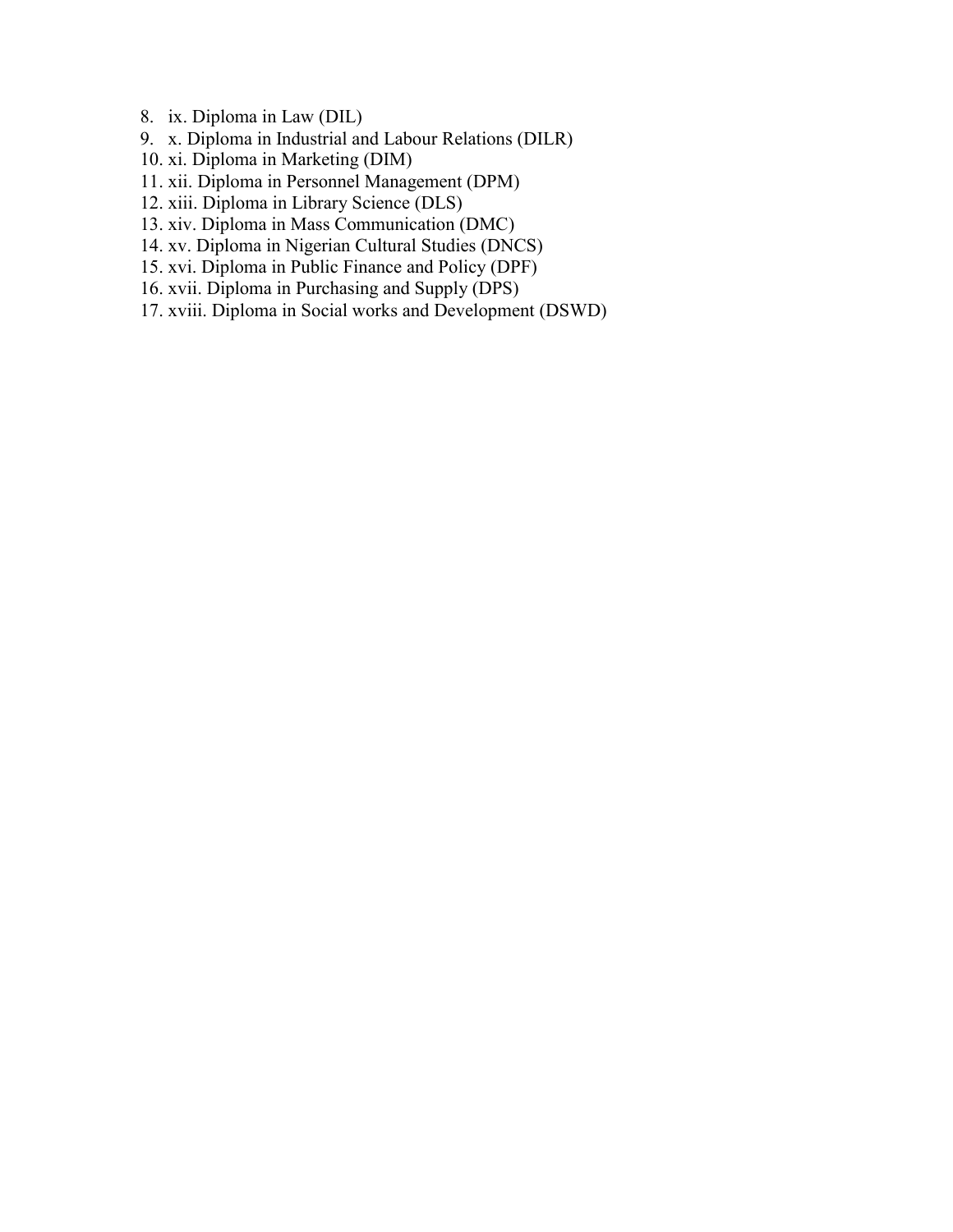- 18. xix. Diploma in Theatre Arts (DTA)
- 19. xx. Proficiency Diploma in French (PDF)
- 20. xxi. Diploma in Philosophy (DPHL)
- 21. xxii. Diploma in Religious Studies (DRS)

# **B. BENUE STATE UNIVERSITY, ADIKPO STUDY CENTRE**

xxiii. Diploma in Accounting (DAC)

- 1. xxiv. Diploma in Adult and Community Education (DACE)
- 2. xxv. Diploma in Business Management (DBM)
- 3. xxvi. Diploma in Law (DIL)
- 4. xxvii. Diploma in Industrial and Labour Relation (DILR)
- 5. xxviii. Diploma in Marketing (DIM)
- 6. xxix. Diploma in Library Science (DLS)
- 7. xxx. Diploma in Mass Communication (DMC)
- 8. xxxi. Diploma in Nigerian Cultural Studies (DNCS)
- 9. xxxii. Diploma in Personnel Management (DPM)
- 10. xxxiii. Diploma in Purchasing and Supply (DPS)
- 11. xxxiv. Diploma in Social Works and Development (DSWD)

# **C. BENUE STATE UNIVERSITY, GBOKO STUDY CENTRE**

- i. Diploma in Accounting (DAC)
- ii. Diploma in Adult and Community Education (DACE)
- iii. Diploma in Business Management (DBM)
- iv. Diploma in Law (DIL)
- v. Diploma in Industrial and Labour Relation (DILR)
	- 1. vi.Diploma in Marketing (DIM)
- vii Diploma in Library Science (DLS)
- viii Diploma in Mass Communication (DMC)
- iv. Diploma in Nigerian Cultural Studies (DNCS)
- x. Diploma in Personnel Management (DPM)
	- 1. xi. Diploma in Purchasing and Supply (DPS)
	- 2. xii. Diploma in Social Works and Development (DSWD)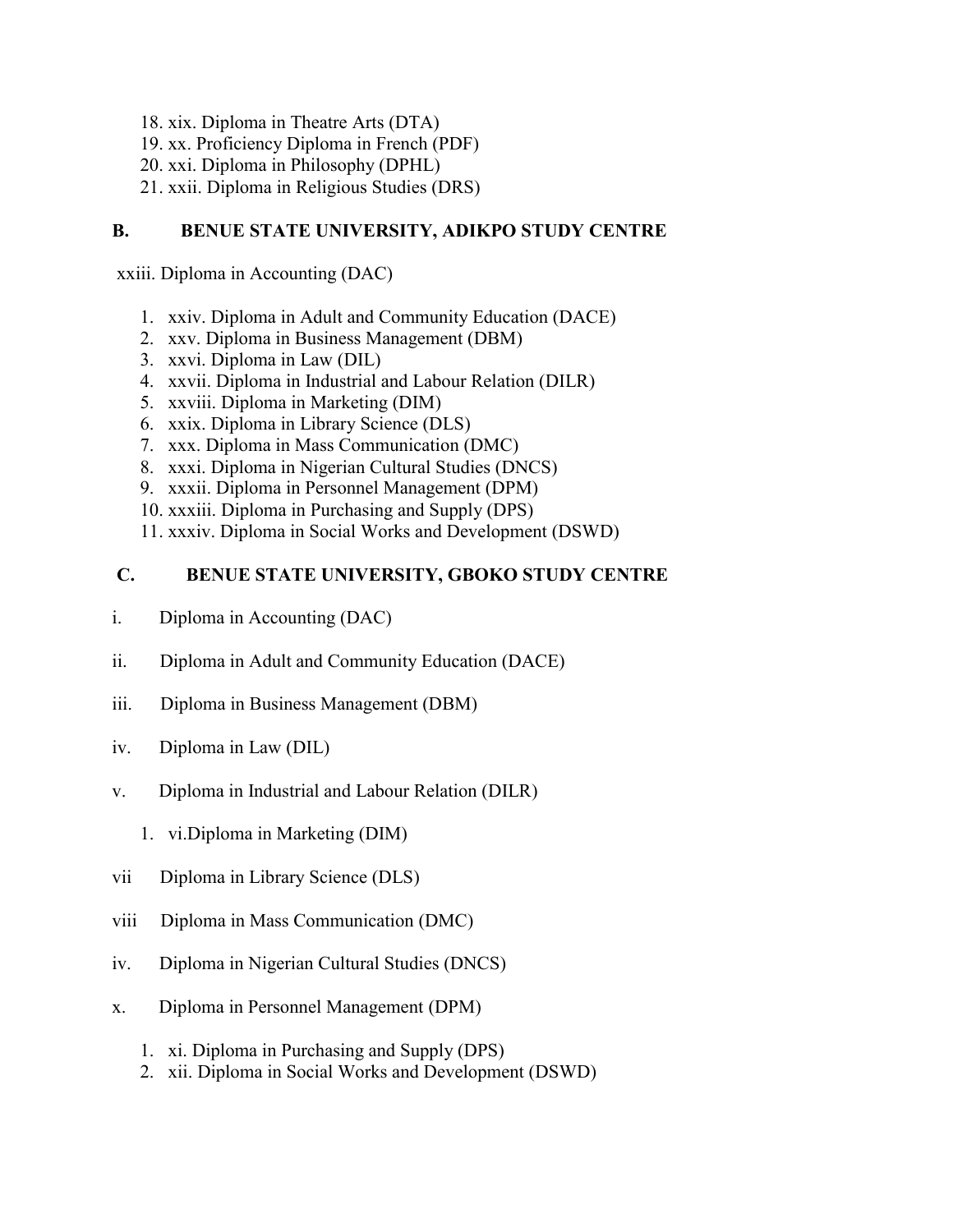# **D. BENUE STATE UNIVERSITY, OTUKPO STUDY CENTRE**

- i. Diploma in Accounting (DAC)
- ii. Diploma in Adult and Community Education (DACE)
- iii. Diploma in Business Management (DBM)
- iv. Diploma in Law (DIL)
- v. Diploma in Industrial and Labour Relation (DILR)
	- 1. vii. Diploma in Marketing (DIM)
- vii. Diploma in Library Science (DLS)
- viii. Diploma in Mass Communication (DMC)
- iv. Diploma in Nigerian Cultural Studies (DNCS)
- x. Diploma in Personnel Management (DPM)
	- 1. xiii. Diploma in Purchasing and Supply (DPS)
	- 2. xiv. Diploma in Social Works and Development (DSWD)

# **CENTRES**

The University has four Centres, namely, Centre for Continuing Education (CCE), Centre for Gender Studies, Centre for Peace and Development Studies and the Centre for Research Management. These Centres are manned by Directors and are meant to promote effective research and learning in various disciplines. The Centre for Gender studies for instance offers postgraduate programmes in gender-based disciplines housed in the Department of Sociology.

# **POPULATION**

The University which took off in 1992 with staff strength of less than four hundred now has in its employment a total of 1,991 staff, made up of **677** Academic staff and **1314** Non academic staff.

# **SUMMARY OF BSU STAFF DISPOSITION**

### a. **Teaching Staff**

| Tenure | 436 |
|--------|-----|
|        |     |

```
Contract 28
```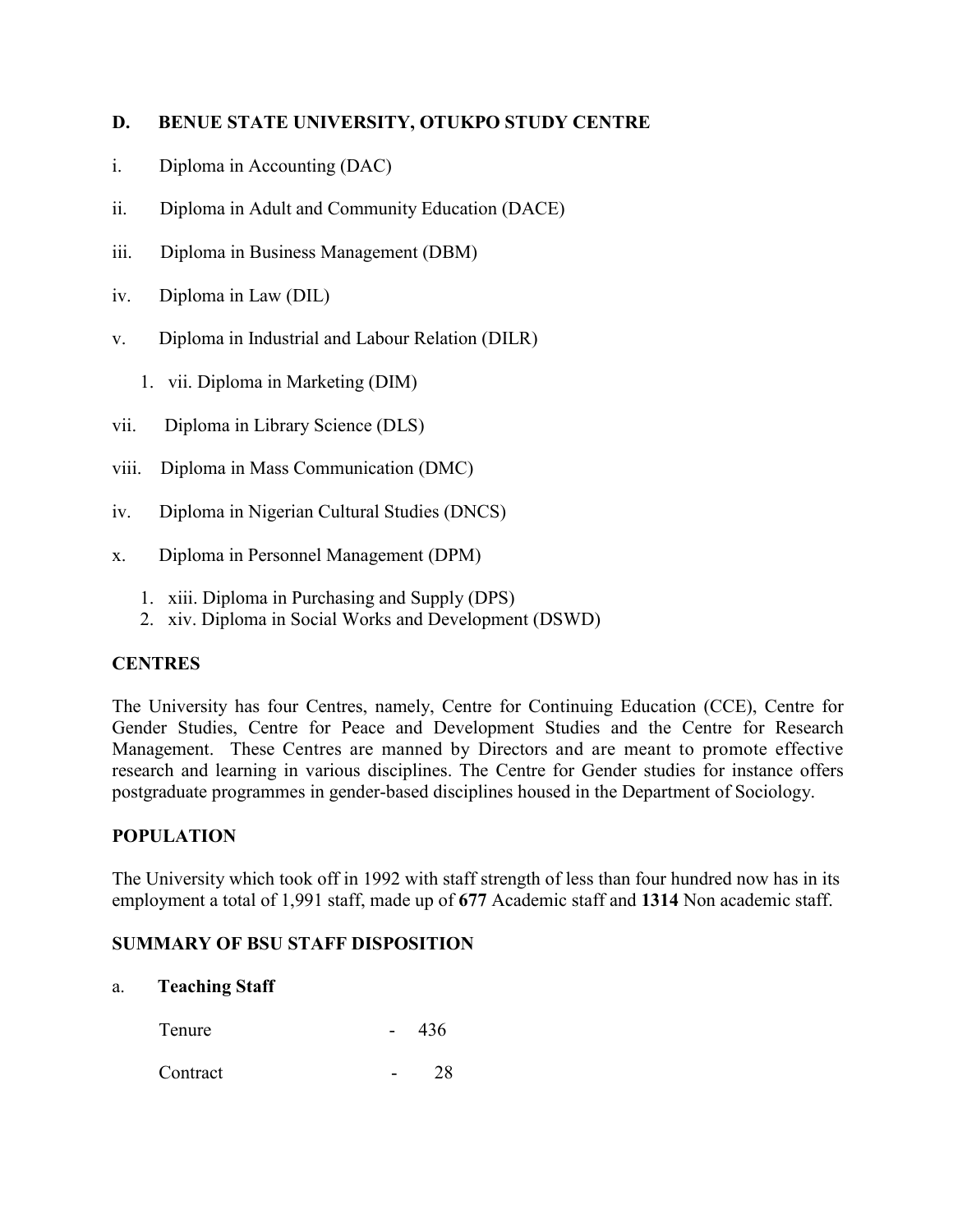|                           | Visiting                          |  |     | 78  |
|---------------------------|-----------------------------------|--|-----|-----|
|                           | Part-Time                         |  |     | 42  |
|                           | Sabbatical                        |  |     | 17  |
|                           | <b>Sub-Total</b>                  |  | 601 |     |
| b.                        | <b>Non-Teaching Staff</b>         |  |     |     |
|                           | Senior Non-teaching Staff         |  |     | 293 |
|                           | Junior Non-teaching Staff         |  |     | 773 |
| <b>Sub-Total</b><br>1,066 |                                   |  |     |     |
| $\mathbf{c}$ .            | <b>College of Health Sciences</b> |  |     |     |
|                           | Staff Strength as at June, 2011   |  |     |     |
|                           | Academic Staff                    |  |     | 76  |
|                           | Technologists                     |  |     | 39  |
|                           | Senior Administrative Staff       |  |     | 63  |
|                           | Junior Administrative Staff       |  |     | 102 |
|                           | <b>Security Staff</b>             |  |     | 44  |
| <b>Total</b>              |                                   |  |     | 324 |

# **Summary:**

| <b>Grand Total</b> | 1,991 |
|--------------------|-------|
| Non Academic Staff | 1314  |
| Academic Staff     | 677   |

# **COLLEGE OF HEALTH SCIENCES – Brief History**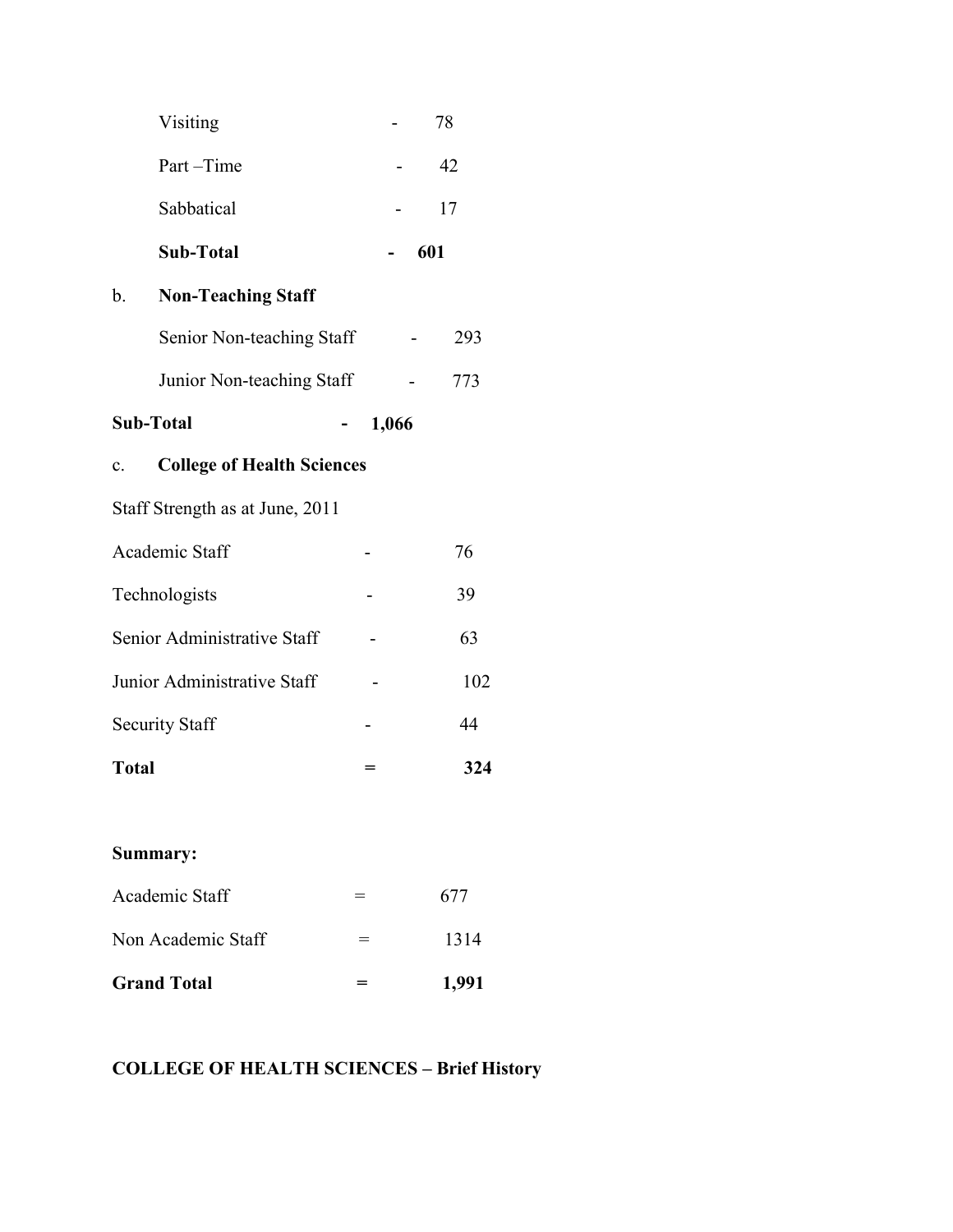The steering committee for the establishment of a faculty of medicine for Benue State University was inaugurated on October 27, 1999.

The Committee had the following as members:

| 1. 1 Dr. Shima, K.              |                | WHO Consultant-Chairman |
|---------------------------------|----------------|-------------------------|
| 2. 2 Dr. Pius                   |                | Private practitioner    |
| 3. 3 Dr. Ameh                   |                | Member                  |
| 4. 4 Dr. Joshua                 |                | Member                  |
| 5. 5 Dr. Nelson                 |                | Member                  |
| 6. 6 Prof. Abraham O            |                | University of Jos       |
| 7. 7 Dr. Innocent               |                | University of Jos       |
| 8. 8 Dr. Terna                  |                | FMC, Makurdi            |
| 9. 9 Prof. David                |                | BSU, Member             |
| 10. 10 Prof. J.O.I              | $\blacksquare$ | BSU, Member             |
| 11. 11 William I. Mozeh, Esq. - |                | BSU, Member             |
|                                 |                |                         |

The committee worked hard and presented its result four months after its inauguration.

# **IMPLEMENTATION COMMITTEE**

This committee was inaugurated on April 6, 2001. It had wide terms of reference, including;

(a) To implement in all its ramifications as circumstances permit, the report and recommendations of the steering committee for the establishment of the faculty.

- 1. (b) Identify suitable core staff and make recommendations for their recruitment.
- 2. (c) Monitor closely the development of the site (Government Secondary School) to meet the needs of the new faculty.
- 3. (d) Identify and supervise the appropriate fitting and furnishing of the faculty complex suitable for a faculty of medicine.
- 4. (e) Obtain the permission of the Federal Government for the use of the Federal Medical Centre, Makurdi as the temporary Teaching Hospital, etc. Its membership was as follows:

| 1. | Dr. Shima, K. Gyoh     | WHO Consultant (Medicine) Chairman |
|----|------------------------|------------------------------------|
| 2  | Prof. Abraham O. Malu  | Uni Jos (Medicine) - Member        |
| 3. | Prof. Innocent O. Ujah | Uni Jos (Medicine) - Member        |
| 4. | Prof. E. C. Agishi,    | BSU (Science)<br>- Member          |
| 5. | Prof. G. A. Adoga      | UNI Jos (Science) - Member         |
| 6. | Prof. S. I Abaa,       | <b>BSU</b> (Science)<br>- Member   |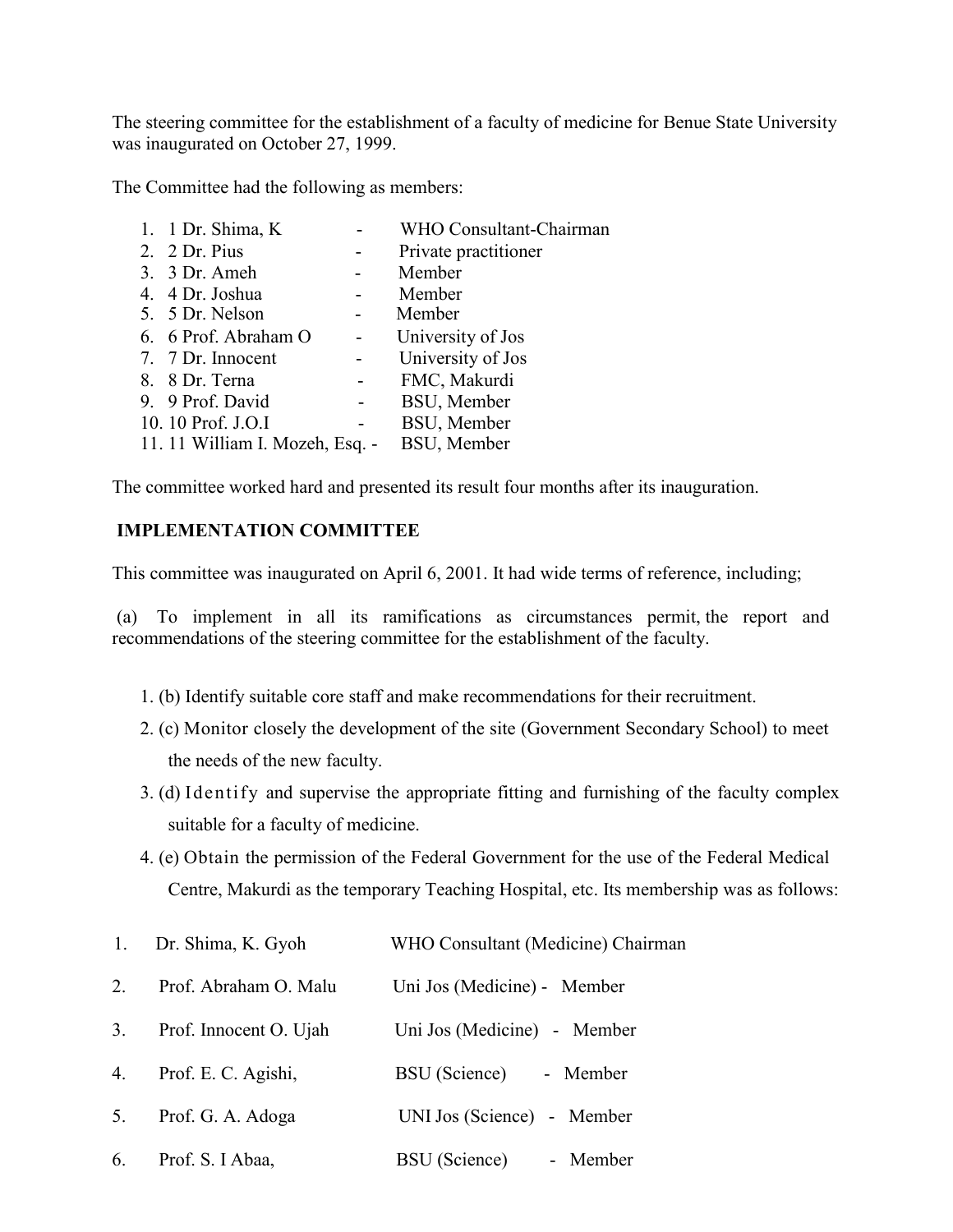| 7. | Prof. J. O. I. Ayatse                 | BSU, (Science) | - Member                                  |
|----|---------------------------------------|----------------|-------------------------------------------|
| 8. | Prof. M. A. Araoye                    |                | Uni. Ilorin (Visiting Professor) - Member |
|    | 9. Dr. Timothy I. Utile <i>MNIM</i> . | Registrar, BSU | - Secretary                               |

In 2004, Prof. Matthew A. Araoye, assumed duty as the Pioneer, Provost of the College of Health, Science.

The first set of MBBS students for the College was admitted in the 2003/2004 academic year. A total of eighteen students, made up of 16 males and two females were admitted. The students' population has grown steadily from then as the college has a total of 346 students

Table below shows the population of MBBS students and their standing on the programme:

| <b>YEAR OF</b>     | <b>CURRENT CLASS</b>               | <b>MA</b> | <b>FEMAL</b>   | <b>TOTAL</b> |
|--------------------|------------------------------------|-----------|----------------|--------------|
| 2003/2004 Pioneer  | 400 Level 1st Clinical             | 16        | 2              | 18           |
| 2004/2005          | 400 Level $2nd$ Clinical           | 31        | 6              | 37           |
| 2005/2006          | 400 Level 3 <sup>rd</sup> Clinical | 35        | 6              | 41           |
| 2006/2007          | 400 Level 4 <sup>th</sup> Clinical | 25        | 5              | 30           |
| 2006/2007 (Re-sit) | 300 Level (Re-sit)                 | 26        |                | 27           |
| 2007/2008          | 300 Level                          | 41        | $\overline{4}$ | 45           |
| 2008/2009          | 200 Level                          | 41        | 8              | 49           |
| 2009/2010          | 100 Level                          | 38        | $\overline{3}$ | 41           |
| 2010/2011          | 100 Level                          | 42        | 16             | 58           |
| Total              |                                    | 295       | 51             | 346          |

# **STUDENTS POPULATION**

The current students' population of the University is as tabulated below:

Total undergraduate population:

| <b>Grand Total:</b>             | 21,448           |
|---------------------------------|------------------|
| CCE (Sub-degrees):              | 1,569            |
| PG School:                      | 1,150(2010/2011) |
| MBBS:                           | 346              |
| Law and others (Undergraduates) | 18,383           |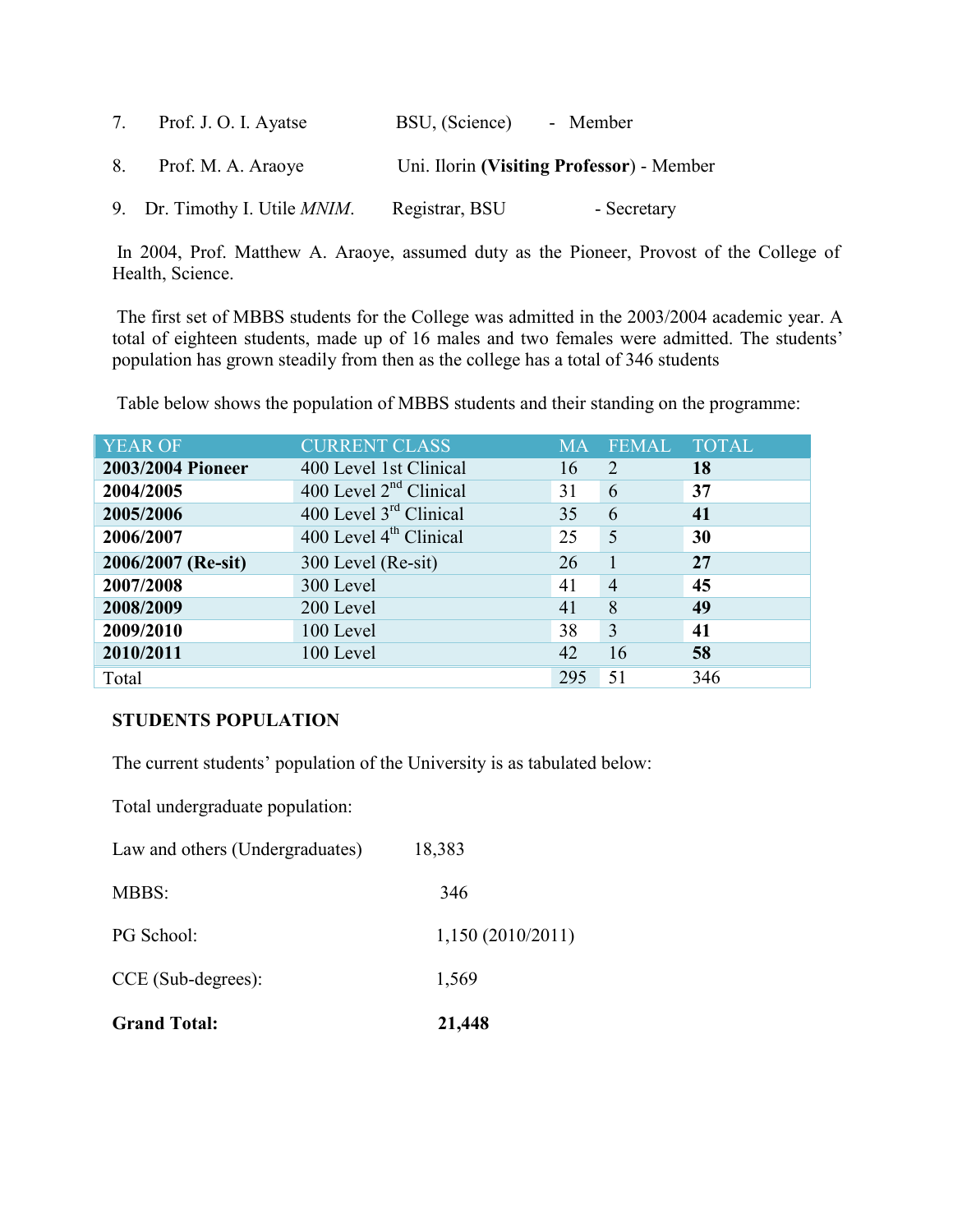# **FUNDING**

There are two sources of funds available to the University. These are:

- 1. a) External and
- 2. b) Internal

# **External Sources**

- 1. i) Salary grants from Benue State Government
- 2. ii) Overhead grants from Benue State Government
- 3. iii) Capital grants from the Benue State Government
- 4. iv) Other grants from Benue State Government
- 5. v) Grants from Education Trust Fund
- 6. vi) Donation from Corporate bodies and individuals

### **Internal Sources**

This represents the Internally Generated Revenue of the University and income from the following sources:

- 1. i) Postgraduate Forms and Fees
- 2. ii) Undergraduate Registration
- 3. iii) Remedial Forms and Fees
- 4. iv) Sandwich Forms and Fees
- 5. v) Sub-degree forms and Fees
- 6. vi) Staff School Forms and Fees
- 7. vii) Screening fees/Admission letters and
- 8. viii) Miscellaneous Incomes

### **Miscellaneous income comprises of sundry Income from**

- 1. i) Inter-University transfer Fees
- 2. ii) University Clinic income
- 3. iii) Change of Course Fees
- 4. iv) Deferment Fees
- 5. v) Transcript Fees
- 6. vi) Hire of Auditorium
- 7. vii) Certificate collection Fees
- 8. viii) Space Allocation Fees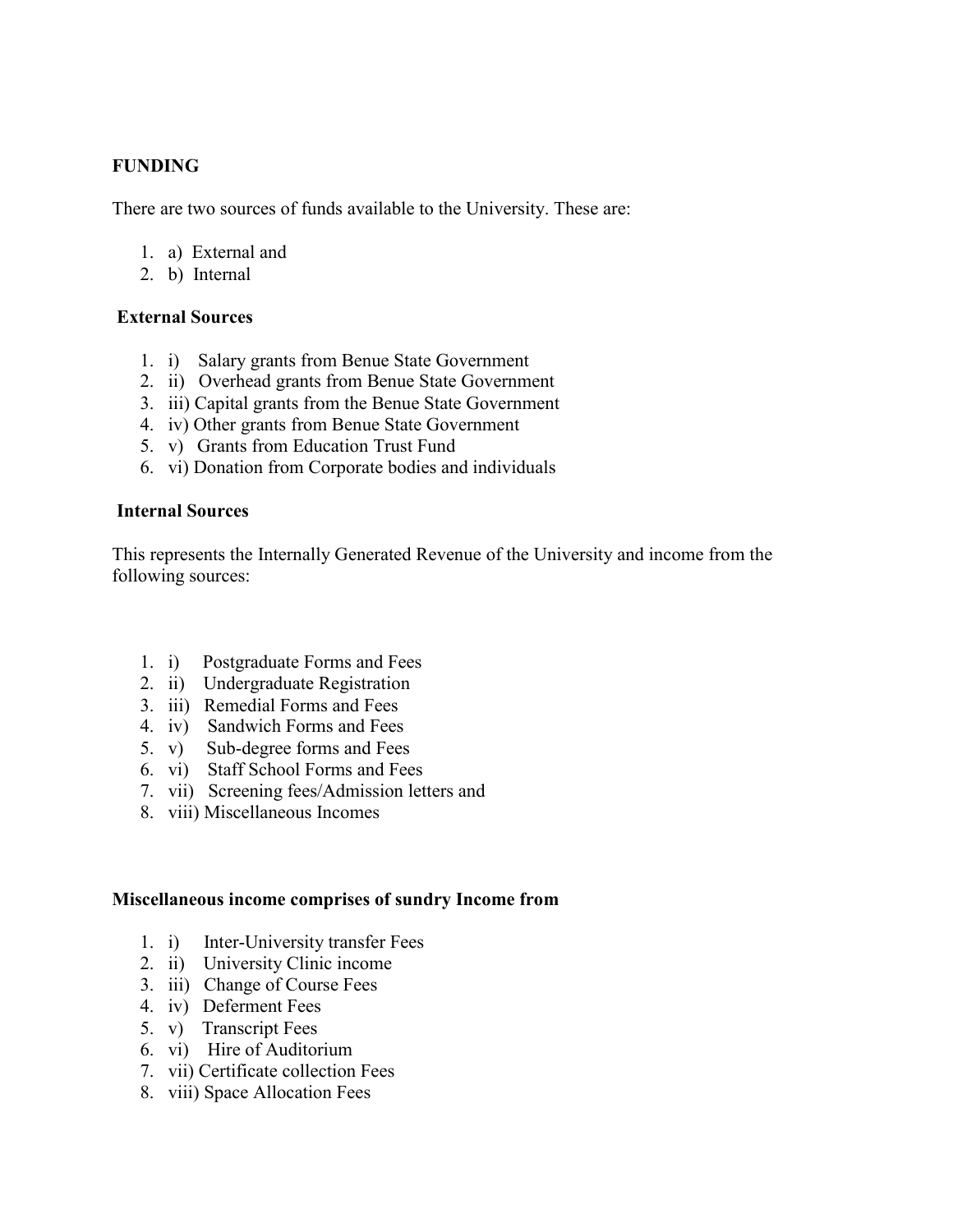- 9. ix) Affiliation Fees
- 10. x) Hostel Accommodation Fees
- 11. xi) Hire of Academic Robes

# **Expenditure**

The followings are the expenditures usually incurred by the University:

- 1. i) Staff Costs
- 2. ii) Administrative and General Expenses
- 3. iii) Departmental Operating Costs
- 4. iv) General Academic Expenses
- 5. v) Students Service Costs
- 6. vi) Maintenance Costs
- 7. vii) Consulting Expenses, etc.

# **COST IMPLICATION OF THE NEXT MDCN ACCREDITATION VISIT FOR PATHOLOGICAL SCIENCES**

The College is overdue for the next visit of the Medical and Dental Council of Nigeria (MDCN) to accredit the Pathology and Pharmacology Sciences. The estimate for the exercise, as approved by the Court of Governors is N78,487,900.00.

# **INTERNALLY GENERATED REVENUE (IGR)**

The College has slim internally generated revenue owing mainly to the small student population in the College of Health Sciences.

The only sources of internally generated revenue are:

- 1. School fees (due to stagnation of students, no fees are collected from old students).
- 2. Hiring of Auditorium
- 3. Renting of shops/Cafeteria
- 4. Hostel Accommodation

### **OUTSTANDING WORKS**

Due to dearth of funds, the College is unable to undertake the following out standing works: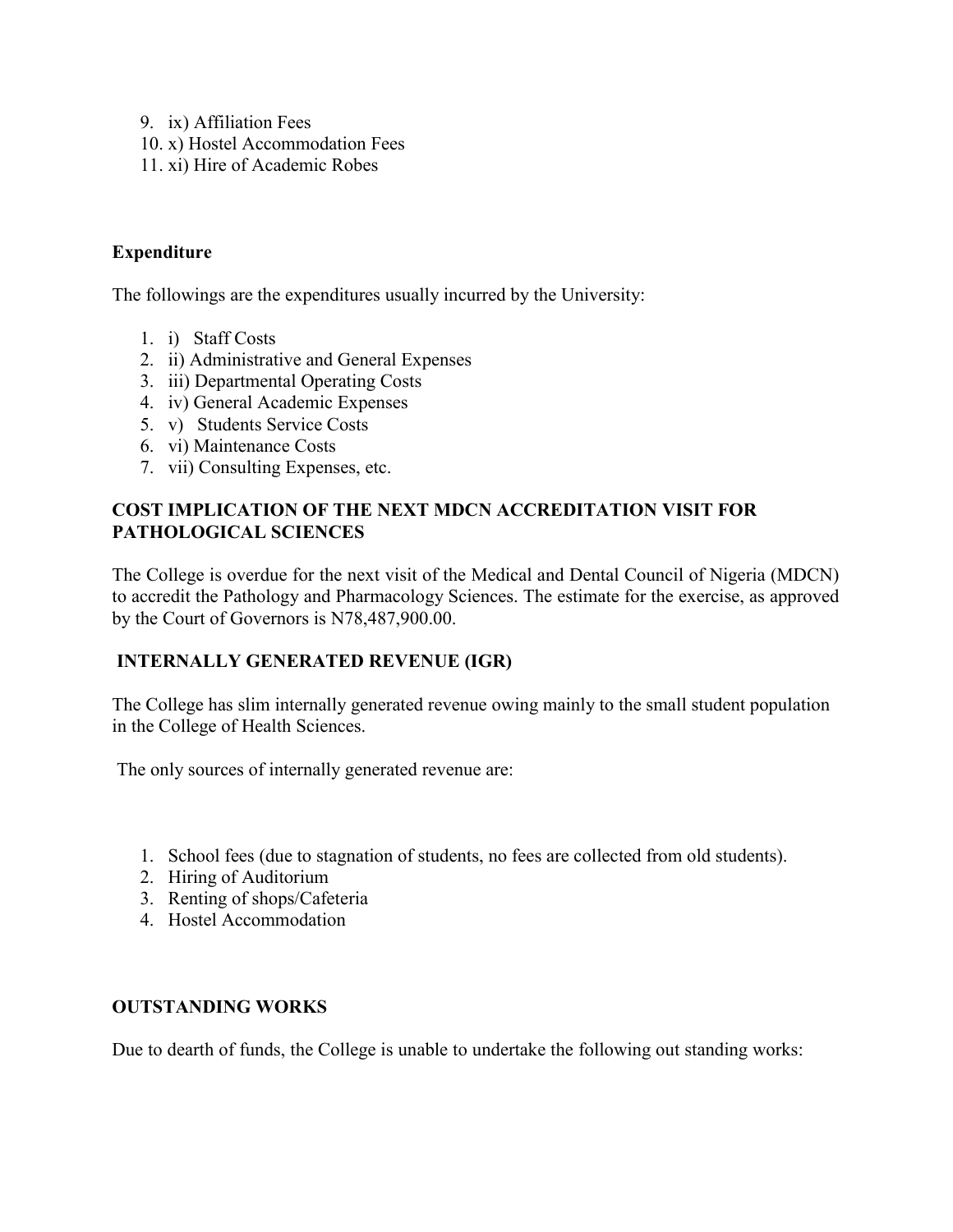- 1. Maintenance of the College Sewage system
- 2. Commencement of work on the warehouse
- 3. Commencement of work on the physiology laboratory
- 4. Payment of Allowances of Associate Lecturers

# **CURRENT ACCREDITATION STATUS OF ALL PROBRAMMES**

The National Universities Commission (NUC) visited the University in December, 2010 on an accreditation exercise to cover 12 (twelve) programmes of the University. The University has received the report from the National Universities Commission (NUC) on the accreditation exercise and the summary of the outcome is as presented below:

|                                          | Date of         | Maturity |
|------------------------------------------|-----------------|----------|
| <b>FACULTY OF ARTS</b>                   |                 |          |
| 1. B.A. English                          | November, 2005  | 2011     |
| 2. B.A. French                           | December, 2010  | 2015     |
| 3. B.A. History                          | December, 2010  | 2015     |
| 4. B.A. Linguistics                      | November, 2007  | 2012     |
| 5. B.A. Religion                         | November, 2007  | 2012     |
| <b>6. B.A. Theatre Arts</b>              | November, 2007  | 2012     |
| <b>FACULTY OF EDUCATION</b>              |                 |          |
| 7. B.A.(Ed) English                      | November, 2007  | 2012     |
| 8. B.Sc.(Ed) Science/Mathematics         | November, 2007  | 2012     |
| 9. B. Tech(Ed) Technology                | November, 2007  | 2012     |
| 10.B.Sc.(Ed) Physical & Health Education | November, 2007  | 2012     |
| 12. B. Ed Primary/Pre-Primary Education  | December, 2010  | 2015     |
| FACULTY OF MANAGEMENT SCIENCES           |                 |          |
| 12. B.Sc. Accounting                     | <b>May 2008</b> | 2012     |
| 13. B.Sc. Business Management            | <b>May 2008</b> | 2012     |
| <b>FACULTY OF SCIENCE</b>                |                 |          |
| 14. B.Sc. Biology                        | November, 2005  | 2011     |
| 15. B. Sc. Physics                       | December, 2010  | 2015     |
| 16. B. Sc. Computer Science              | December, 2010  | 2015     |
| 17. B.Sc. Chemistry                      | December, 2010  | 2015     |
| 18. B.Sc. Mathematics                    | December, 2010  | 2015     |
| FACULTY OF SOCIAL SCIENCES               |                 |          |
| 19. B.Sc. Mass Communication             | November, 2007  | 2012     |
| <b>20. B.Sc. Political Science</b>       | November, 2007  | 2012     |
| 21. B.Sc. Psychology                     | May, 2008       | 2012     |
| <b>MEDICINE</b>                          |                 |          |
| 22. Medicine and Surgery                 | December, 2010  | 2015     |
|                                          | December, 2010  | 2012     |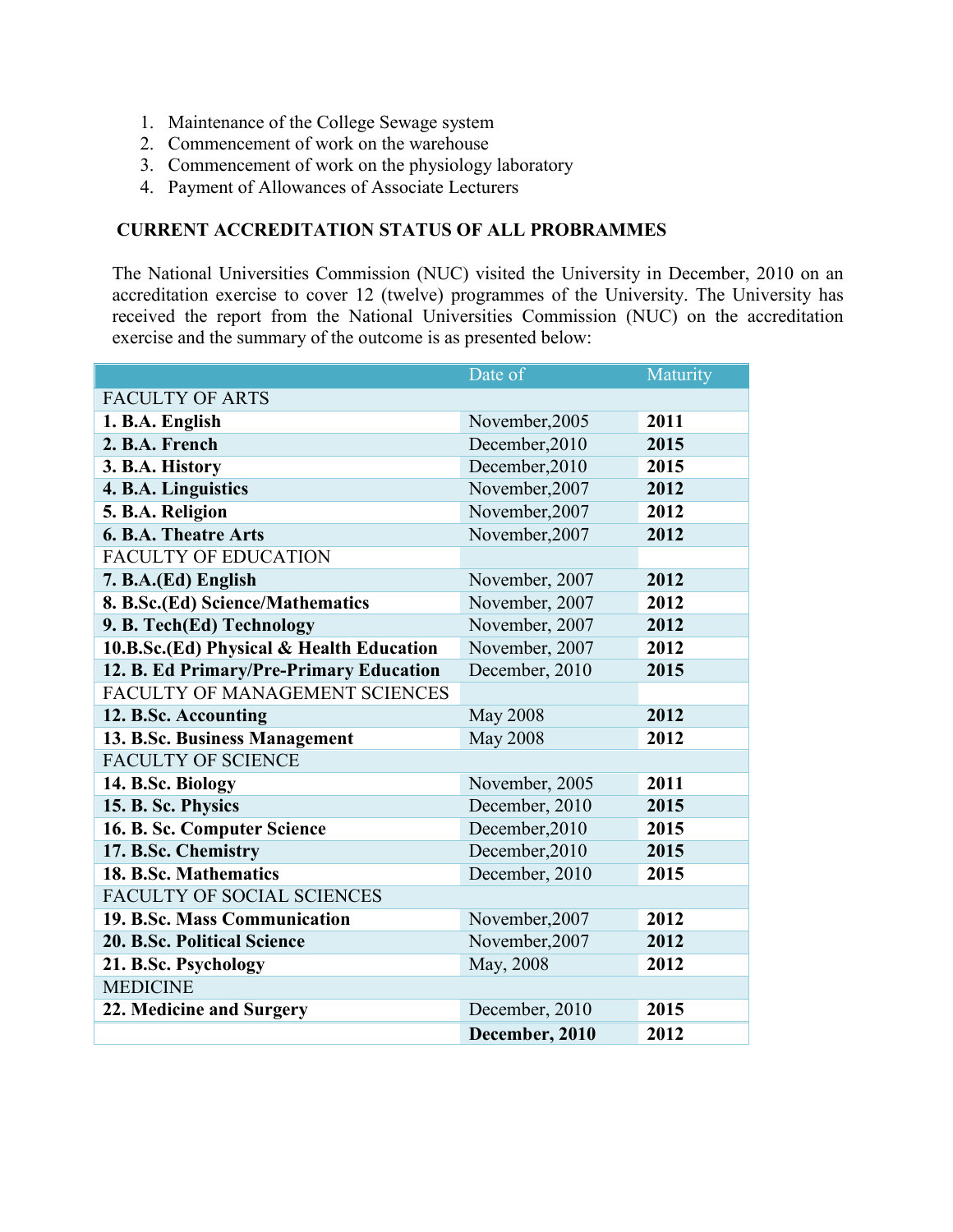# **List of Course/Programmes with INTERIM Accreditation to date**

|                                | <b>Date of T</b> | <b>Maturity Date</b> |
|--------------------------------|------------------|----------------------|
| <b>FACULTY OF EDUCATION</b>    |                  |                      |
| 1. B.Sc. Library & Information | December, 2010   | 2012                 |

# **List of Courses/Programmes with Interim Accreditation**

|                            | Date of        | <b>Maturity</b>          |
|----------------------------|----------------|--------------------------|
| FACULTY OF SOCIAL SCIENCES |                |                          |
| <b>B. Sc. Economics</b>    | December, 2010 | -                        |
| <b>B. Sc. Geography</b>    | December, 2010 | $\overline{\phantom{0}}$ |
| <b>B. Sc. Sociology</b>    | December, 2010 | -                        |

# **List of Courses/Programmes YET to be Accredited**

|                        | Date of Accreditation           | <b>Maturity Date</b> |
|------------------------|---------------------------------|----------------------|
| <b>FACULTY OF ARTS</b> |                                 |                      |
| <b>B.A. Philosophy</b> | <b>Recently approved By NUC</b> |                      |

# **NATIONAL UNIVERSITIES COMMISSION APPROVED**

# **ADMISSION QUOTA FOR BSU, 2011/12**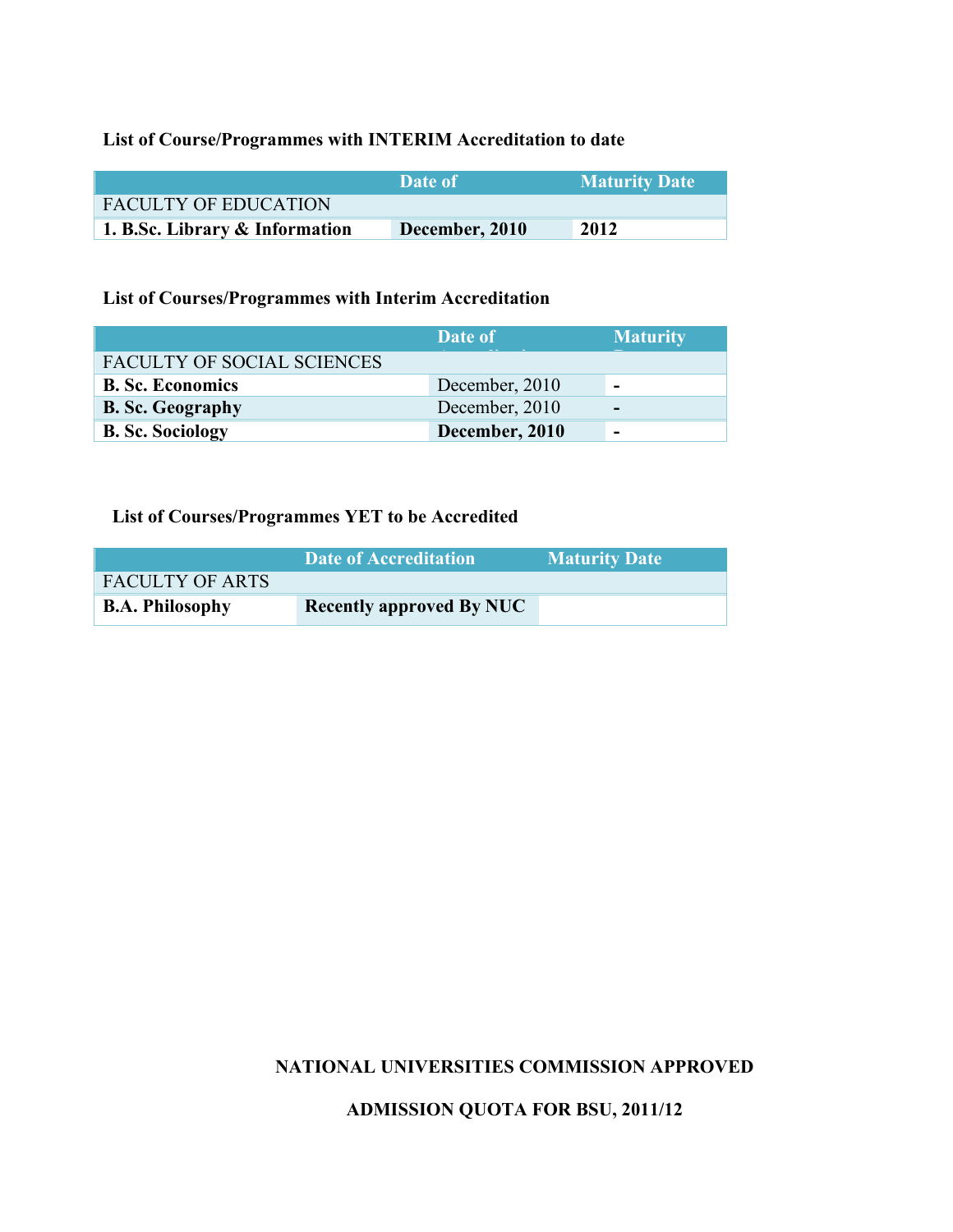|                                                                                                                                                                                                                                                                                                                                                                                                                         |                    | BENUE STATE UNIVERSITY,<br><b>MAKURDI</b>                        | <b>INSTITUTION</b><br><b>OUOTA</b> | 322<br>4   |
|-------------------------------------------------------------------------------------------------------------------------------------------------------------------------------------------------------------------------------------------------------------------------------------------------------------------------------------------------------------------------------------------------------------------------|--------------------|------------------------------------------------------------------|------------------------------------|------------|
|                                                                                                                                                                                                                                                                                                                                                                                                                         |                    |                                                                  |                                    |            |
|                                                                                                                                                                                                                                                                                                                                                                                                                         |                    | <b>FACULTY OF: MANAGEMENT</b>                                    |                                    |            |
| S/                                                                                                                                                                                                                                                                                                                                                                                                                      | $CO-ID$            | <b>COURSE NAME</b>                                               |                                    |            |
| 11                                                                                                                                                                                                                                                                                                                                                                                                                      |                    | 103570H ACCOUNTANCY/ACCOUNTING                                   | <b>COURSE QUOTA</b>                | 215        |
| 11                                                                                                                                                                                                                                                                                                                                                                                                                      | 103573B            | <b>BUSINESS MANAGEMENT</b>                                       | <b>COURSE QUOTA</b>                | 215        |
|                                                                                                                                                                                                                                                                                                                                                                                                                         |                    |                                                                  |                                    |            |
|                                                                                                                                                                                                                                                                                                                                                                                                                         | <b>FACULTY OF:</b> | <b>ARTS/HUMANITIES</b>                                           |                                    |            |
| S/                                                                                                                                                                                                                                                                                                                                                                                                                      | $CO-ID$            | <b>COURSE NAME</b>                                               |                                    |            |
| 11                                                                                                                                                                                                                                                                                                                                                                                                                      | 103588I            | <b>FRENCH</b>                                                    | <b>COURSE QUOTA</b>                | 80         |
| 11                                                                                                                                                                                                                                                                                                                                                                                                                      | 103597H            | PHILOSOPHY                                                       | <b>COURSE QUOTA</b>                | 50         |
|                                                                                                                                                                                                                                                                                                                                                                                                                         | 103604K            | <b>RELIGION</b>                                                  | <b>COURSE QUOTA</b>                | 50         |
| 11                                                                                                                                                                                                                                                                                                                                                                                                                      |                    | 103590K HISTORY                                                  | <b>COURSE QUOTA</b>                | <b>100</b> |
| 11                                                                                                                                                                                                                                                                                                                                                                                                                      | 103571F            | <b>LINGUISTICS</b>                                               | <b>COURSE QUOTA</b>                | 60         |
| 11                                                                                                                                                                                                                                                                                                                                                                                                                      |                    | 103587A ENGLISH LANGUAGE                                         | <b>COURSE QUOTA</b>                | <b>160</b> |
| 11                                                                                                                                                                                                                                                                                                                                                                                                                      | 103577E            | DRAMA/DRAMATIC/PERFORMING/                                       | <b>COURSE QUOTA</b>                | 100        |
| 85                                                                                                                                                                                                                                                                                                                                                                                                                      |                    | <b>THEATRE</b>                                                   |                                    |            |
|                                                                                                                                                                                                                                                                                                                                                                                                                         |                    |                                                                  |                                    |            |
|                                                                                                                                                                                                                                                                                                                                                                                                                         |                    | <b>FACULTY OF:</b><br><b>EDUCATION</b>                           |                                    |            |
| $\mathbf{S}/% \mathbf{S}/\mathbf{S}/\mathbf{S}/\mathbf{S}/\mathbf{S}/\mathbf{S}/\mathbf{S}/\mathbf{S}/\mathbf{S}/\mathbf{S}/\mathbf{S}/\mathbf{S}/\mathbf{S}/\mathbf{S}/\mathbf{S}/\mathbf{S}/\mathbf{S}/\mathbf{S}/\mathbf{S}/\mathbf{S}/\mathbf{S}/\mathbf{S}/\mathbf{S}/\mathbf{S}/\mathbf{S}/\mathbf{S}/\mathbf{S}/\mathbf{S}/\mathbf{S}/\mathbf{S}/\mathbf{S}/\mathbf{S}/\mathbf{S}/\mathbf{S}/\mathbf{S}/\mathbf$ | <b>CO-ID</b>       | <b>COURSE NAME</b>                                               |                                    |            |
| 11                                                                                                                                                                                                                                                                                                                                                                                                                      |                    | <b>EDUCATIONAL FOUNDATIONS</b>                                   | <b>COURSE QUOTA</b>                |            |
|                                                                                                                                                                                                                                                                                                                                                                                                                         | 103601F            | 1. i.B.ED PRE-<br>PRIMARY/PRIMARY<br><b>EDUCATI</b>              |                                    | 75         |
|                                                                                                                                                                                                                                                                                                                                                                                                                         |                    | <b>ON OPTIONS:</b>                                               |                                    |            |
|                                                                                                                                                                                                                                                                                                                                                                                                                         |                    | <b>SOCIAL</b>                                                    |                                    |            |
|                                                                                                                                                                                                                                                                                                                                                                                                                         |                    | <b>STUDIES</b>                                                   |                                    |            |
|                                                                                                                                                                                                                                                                                                                                                                                                                         |                    | <b>ENGLISH LANGUAGE</b><br>$\overline{\phantom{a}}$              |                                    |            |
|                                                                                                                                                                                                                                                                                                                                                                                                                         | 103592G            | <b>MATHEMATICS</b><br>$\blacksquare$                             |                                    | 83         |
|                                                                                                                                                                                                                                                                                                                                                                                                                         |                    | <b>PRIMARY SCIENCE</b><br>$\overline{\phantom{a}}$               |                                    |            |
|                                                                                                                                                                                                                                                                                                                                                                                                                         |                    | 1. ii.B.SC. LIBRARY $\&$<br><b>INFORMATION</b><br><b>SCIENCE</b> |                                    |            |
|                                                                                                                                                                                                                                                                                                                                                                                                                         | 103598F            |                                                                  |                                    |            |
|                                                                                                                                                                                                                                                                                                                                                                                                                         |                    | <b>DEPARTMENT OF HUMAN</b>                                       |                                    |            |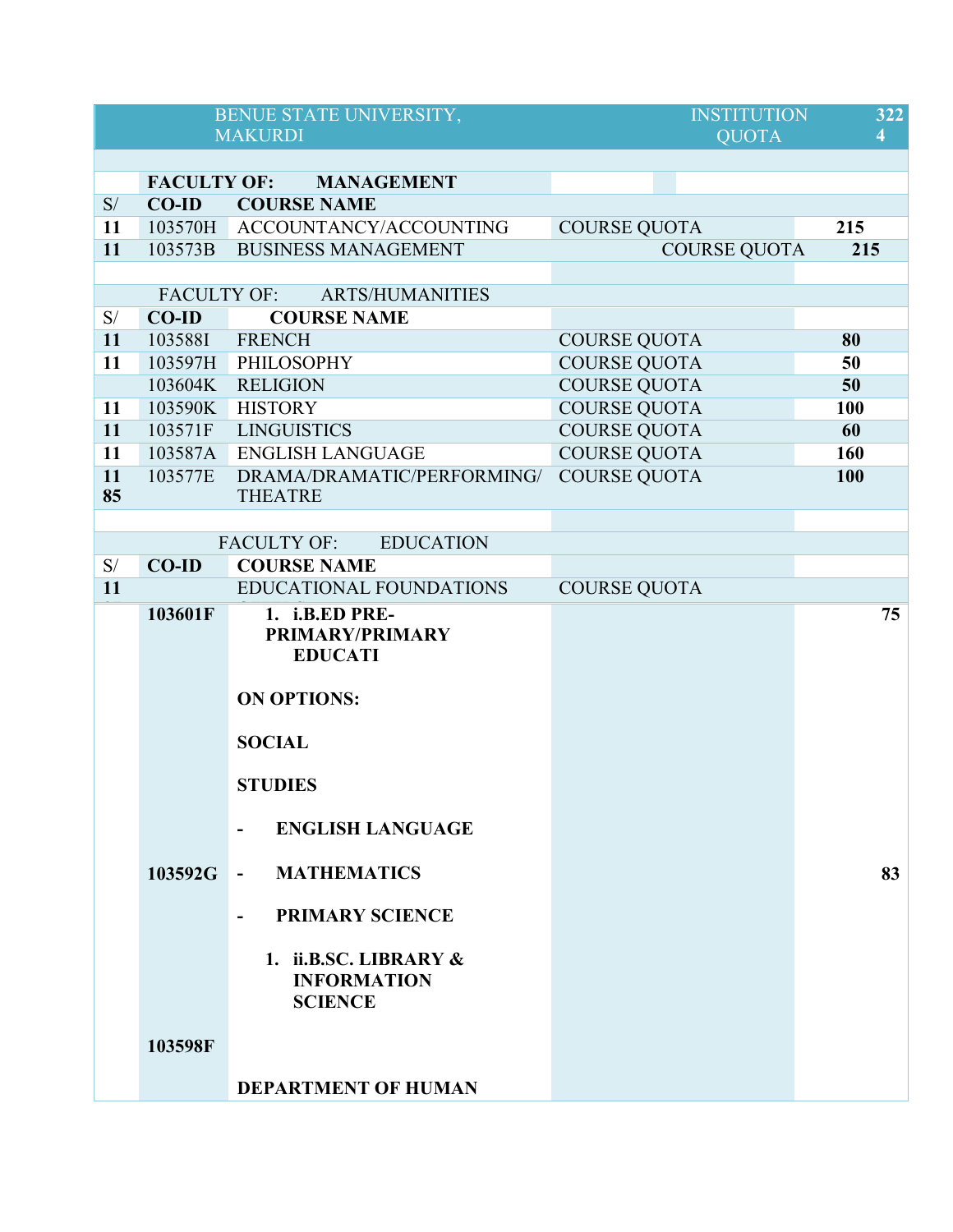|              |                    | NATIONAL UNIVERSITIES COMMISSION APPROVED                                                                           |                                    |                       |
|--------------|--------------------|---------------------------------------------------------------------------------------------------------------------|------------------------------------|-----------------------|
|              |                    | ADMISSION QUOTA FOR BSU, 2011/12                                                                                    |                                    |                       |
|              |                    | BENUE STATE UNIVERSITY, MAKURDI                                                                                     | <b>INSTITUTION</b><br><b>QUOTA</b> | 32 <sup>2</sup><br>24 |
|              |                    |                                                                                                                     |                                    | 50                    |
|              |                    |                                                                                                                     |                                    |                       |
| 1188         | 10360              | <b>VOCATIONAL &amp; TECHNICAL EDUCATION</b>                                                                         | <b>COURSE</b>                      | 60                    |
| 1189         |                    | <b>CURRICULUM &amp; TEACHING OFFERS</b>                                                                             | <b>COURSE</b>                      |                       |
|              | 10358              | B.A. (ED) ENGLISH<br><b>Rosse</b>                                                                                   |                                    | 46                    |
|              | 0 <sub>D</sub>     | B.SC. (ED) BIOLOGY<br><b>SHOPPER</b>                                                                                |                                    |                       |
|              |                    | <b>B.SC. (ED) CHEMISTRY</b><br><b>Reserve</b><br><b>B.SC. (ED) MATHEMATICS</b><br>$\frac{\text{mean}}{\text{mean}}$ |                                    | 54                    |
|              | 10358<br>6C        | <b>B.SC. (ED) PHYSICS</b><br><b>Rossin</b>                                                                          |                                    | 24                    |
|              |                    | <b>B.ED INTEGRATED SCIENCE</b><br><b>Rosses</b>                                                                     |                                    |                       |
|              | 10358              |                                                                                                                     |                                    | 22                    |
|              | 3I                 |                                                                                                                     |                                    |                       |
|              |                    |                                                                                                                     |                                    | 20                    |
|              | 10357              |                                                                                                                     |                                    |                       |
|              | <b>9A</b>          |                                                                                                                     |                                    | 44                    |
|              |                    |                                                                                                                     |                                    |                       |
|              |                    | FACULTY OF: LAW/LEGAL                                                                                               |                                    |                       |
| S/N          | $CO-$              | <b>COURSE NAME</b>                                                                                                  |                                    |                       |
| 1191         | 1035               | LAW                                                                                                                 | <b>COURSE</b>                      | $\mathbf{1}$          |
|              | <b>FACULTY OF:</b> | <b>MEDICINE</b>                                                                                                     |                                    |                       |
| S/N          | $CO-$              | <b>COURSE NAME</b>                                                                                                  |                                    |                       |
| 1192         | 1035               | <b>MEDICINE AND SURGERY</b>                                                                                         | <b>COURSE</b>                      | 50                    |
|              |                    |                                                                                                                     |                                    |                       |
|              | <b>FACULTY OF:</b> | <b>SCIENCES</b>                                                                                                     |                                    |                       |
| S/N          | $CO-$              | <b>COURSE NAME</b>                                                                                                  |                                    |                       |
| 1193         |                    | 1035 COMPUTER SCIENCE                                                                                               | <b>COURSE</b>                      | 2                     |
| 1194         | 1035               | <b>MATHEMATICS</b>                                                                                                  | <b>COURSE</b>                      | 80                    |
| 1195<br>1196 | 1035<br>1035       | <b>BIOLOGICAL SCIENCE(S)</b><br><b>PHYSICS</b>                                                                      | <b>COURSE</b><br><b>COURSE</b>     | $\mathbf 1$<br>82     |
| 1197         | 1035               | <b>CHEMISTRY</b>                                                                                                    | <b>COURSE</b>                      | $\mathbf{1}$          |
|              |                    |                                                                                                                     |                                    |                       |
|              |                    | <b>FACULTY OF:</b><br><b>SOCIAL SCIENCES</b>                                                                        |                                    |                       |
| S/N          | $CO-$              | <b>COURSE NAME</b>                                                                                                  |                                    |                       |
| 1198         | 1035               | <b>MASS COMMUNICATION</b>                                                                                           | <b>COURSE</b>                      | 1                     |
| 1199         | 1035               | <b>GEOGRAPHY</b>                                                                                                    | <b>COURSE</b>                      | $\mathbf{1}$          |
| 1200         | 1036               | <b>PSYCHOLOGY</b>                                                                                                   | <b>COURSE</b>                      | $\mathbf{1}$          |
| 1201         | 1036               | <b>SOCIOLOGY</b>                                                                                                    | <b>COURSE</b>                      | $\mathbf{1}$          |
| 1201         |                    | POLITICAL SCIENCE                                                                                                   | <b>COURSE</b>                      | $\mathbf{1}$          |
|              | 1036               |                                                                                                                     |                                    |                       |
| 1203         | 1035               | <b>ECONOMICS</b>                                                                                                    | <b>COURSE</b>                      | $\mathbf{1}$          |